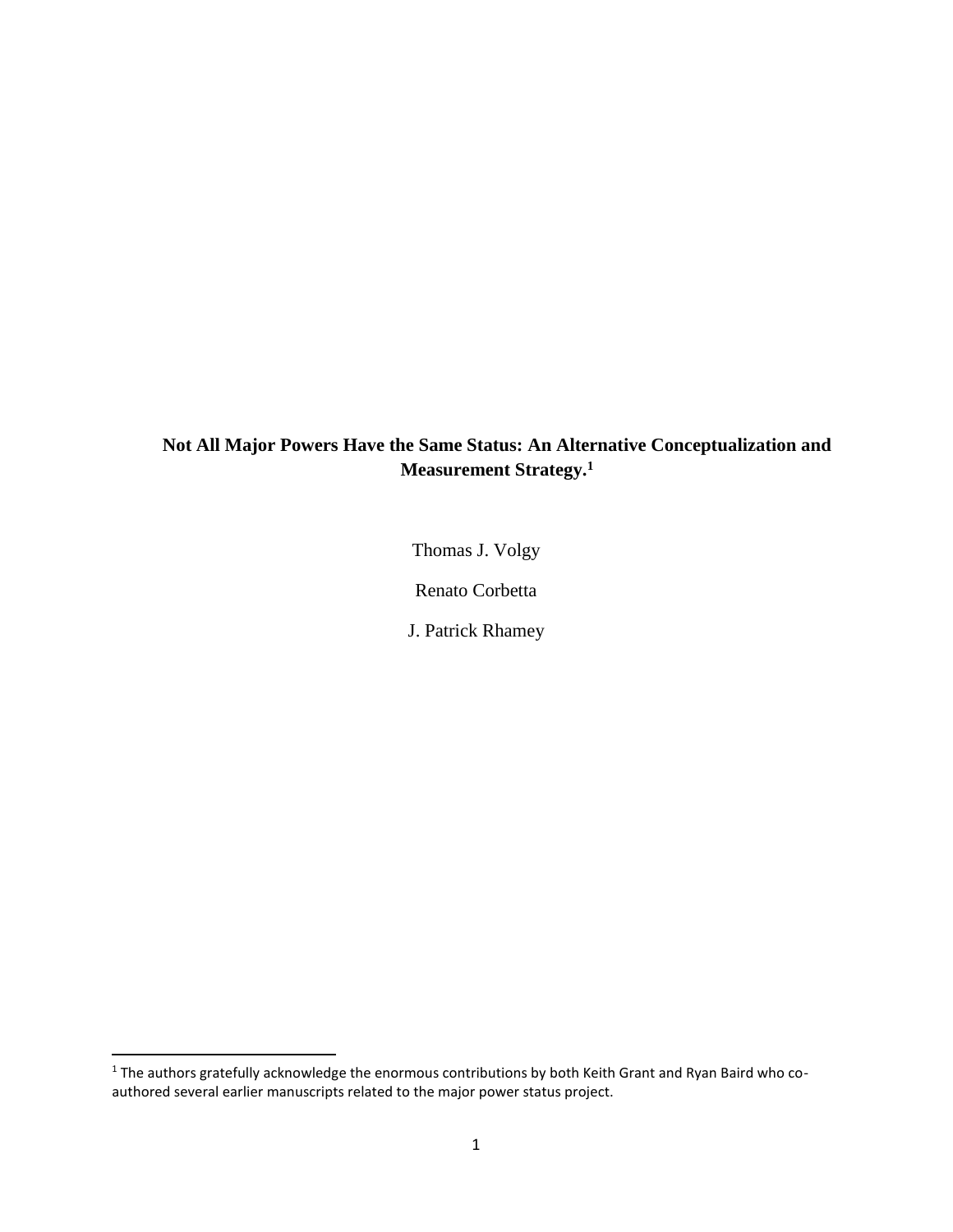#### **Introduction**

l

The study of major powers in international politics is as old as Thucydides' (1951) observations about disparities in power relationships between ancient Greek city-states. One particular attribute of major powers (separate from their capabilities) is their *status*, which has also received considerable attention in international relations research, although the focus on major power status considerations has ebbed and flowed cyclically in the literature.<sup>2</sup> Yet, the empirical value of status in most systematic, empirical studies has remained constant. Typically, a measure of major power *status*—separate from the capabilities of major powers—has been used as a control variable in empirical models, and typically the status measure demonstrated a significant, independent effect on the phenomenon under study.<sup>3</sup> This has been the case not only for MIDs and interstate wars, but as well for alliance formation and membership, crisis intervention, and multilateralism.<sup>4</sup>

The "gold standard" for identifying major power status in empirical studies is the Correlates of War (COW) status measure. Conceptually, COW recognizes status as a perceptual phenomenon separate from major power capabilities; its measure is based on responses from a group of IR scholars and diplomatic historians who are asked to *identify states that other states would likely perceive to be major powers* at different points in time (Singer 1988).

 $2$  Galtung's (1964) classic work, highlighting the importance of status was followed by an early wave of theoretical and empirical studies on major power status (e.g., East 1972; Gilpin 1981; Midlarski 1975; Wallace 1971; 1973). A systematic reexamination of status occurred following the end of the Cold War (Hymans 2002; Larsen and Shevchenko 2003; 2010; Mercer, 1995; 1996; Nayar and Paul 2003; Sylvan et al. 1998; Volgy et al. 2011; Wohlforth 2009; Wohlforth and Kang 2009), as new states emerged and vied for membership into the major power club. <sup>3</sup> The significant and independent effect of major power status on various international phenomena and on conflict in particular persists across studies despite claims that status is statistically correlated with and conceptually indistinguishable from capabilities (for example, Ray 2003).

<sup>&</sup>lt;sup>4</sup> Some of the empirical findings connecting the status of major powers with varied forms of conflicts and interactions in international politics include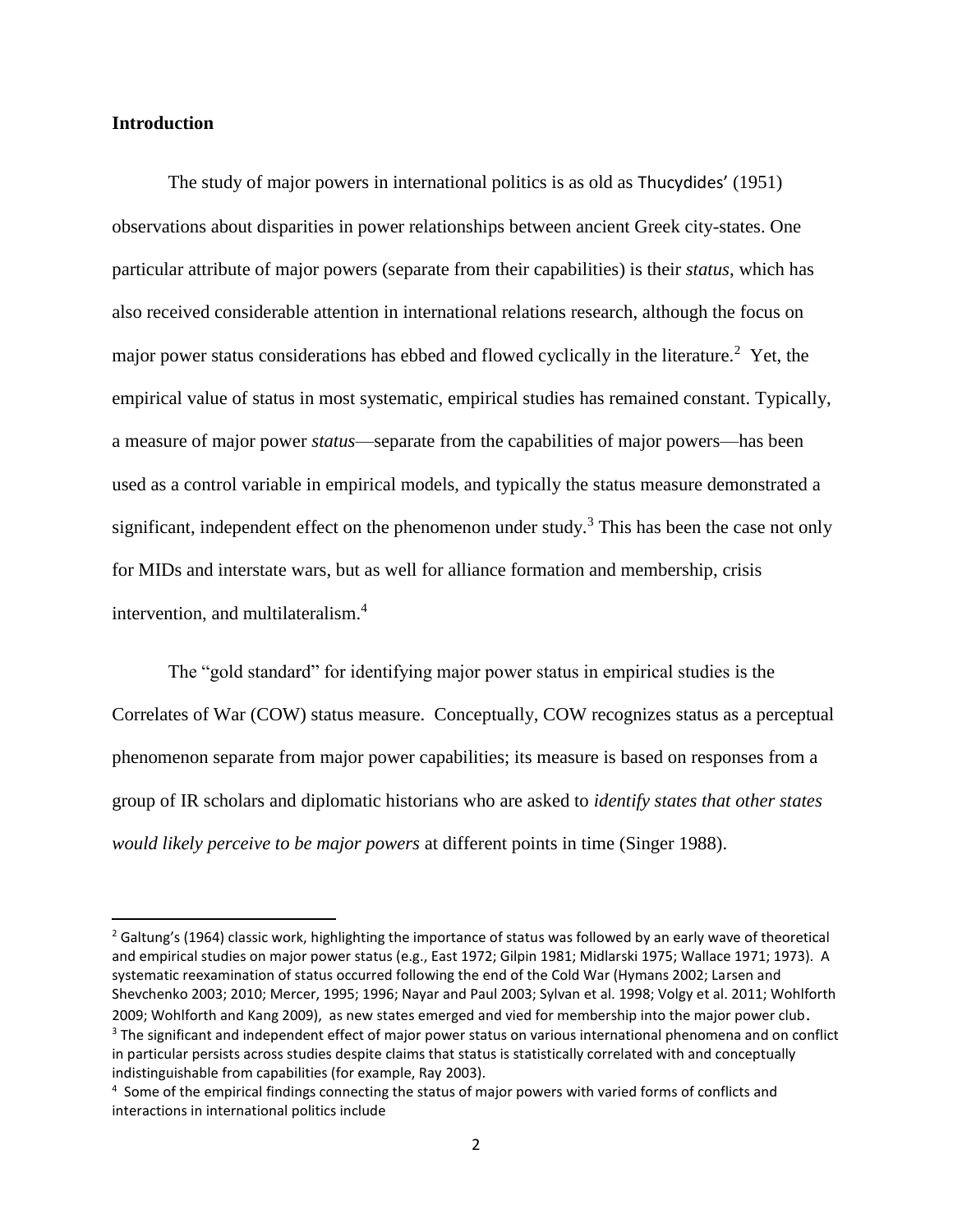While the COW measure has served to underscore the salience of status considerations, we argue that it is problematic on two grounds: 1) it treats all major powers as having the same status; and 2) failure to specify the dynamics beneath the attribution of status to major powers (as we note below) has led to some misspecification of the variable. We offer a) an alternative conceptualization of major power status; b) a method for empirically identifying different types of major power status; and c) demonstrate some consequences for both conflict and cooperation dynamics in international politics.

#### **The COW Status Designation**

The creators of the COW status variable have recognized that major power status is not a sociological phenomenon, equated with some objective position in the global system based on state capabilities. Instead, they viewed major power status as a perceptual phenomenon based on social comparisons and attributed to a handful of states by others in international politics (Singer 1988), consistent with the theoretical (if not the methodological) approaches taken by constructivists and social psychologists toward status attribution.

However, the COW conceptualization and measurement strategy raises two key questions. First, once a state clears the threshold of being perceived as a major power, does it receive the same status as any other state that has cleared the same hurdle? The answer from COW is yes: the variable is a dummy one, differentiating only states that have crossed some threshold from states that have not. Second, what's the threshold to be cleared: do we know why "experts" attribute major power status to certain states? There doesn't appear to be an answer to the second question short of some consensus among those being surveyed. We argue that both of these answers are problematic.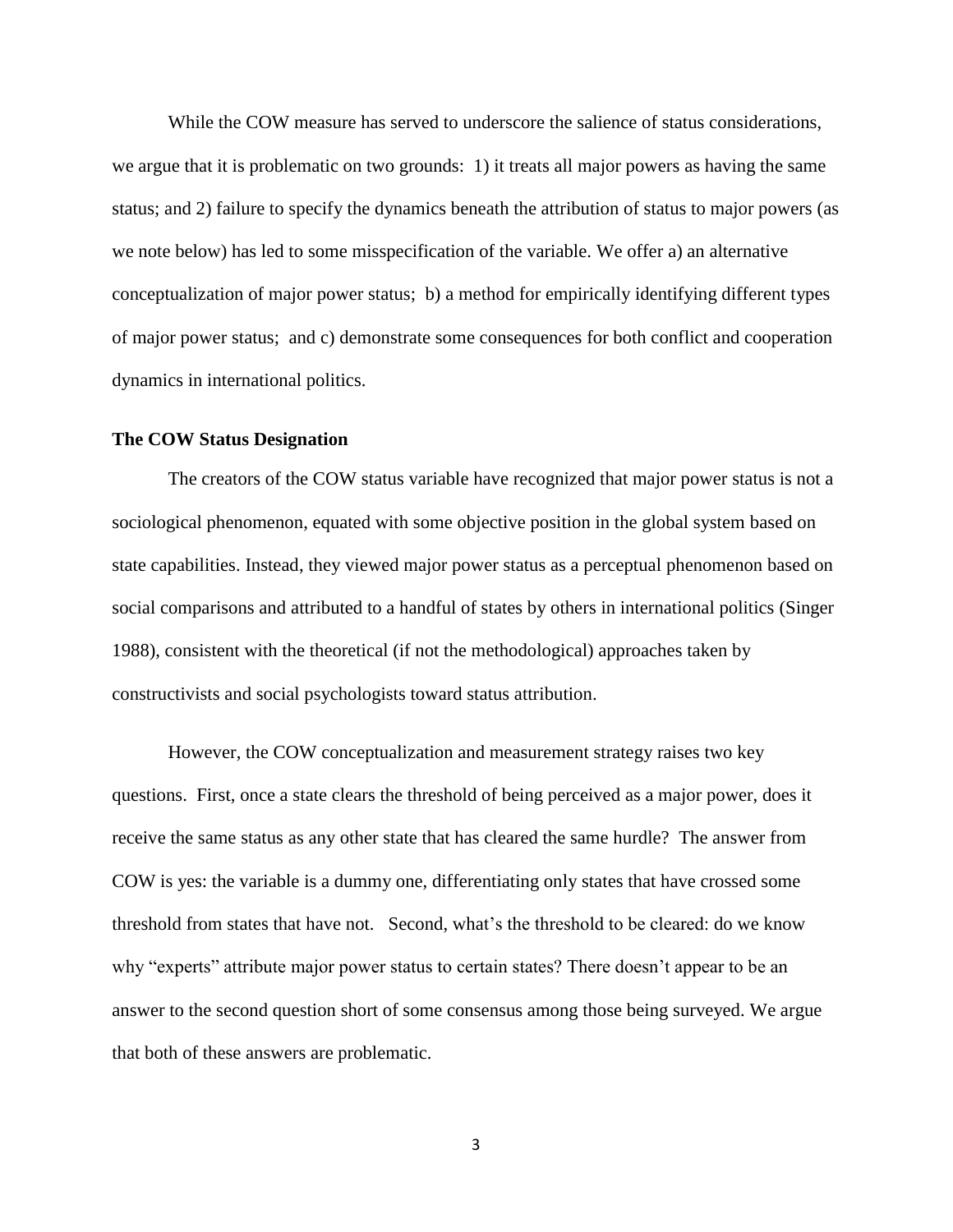Below, in Table 1 is the list of states identified by COW as having major power status. During the last two hundred years of international politics, there are nine states designated as having major power status, with remarkable stability in the group. Only one continuous state (Italy) loses its status and fails to regain it later. Over the last century, there is only one new entrant (China) in the major power status club. Finally, virtually all those that lose their status do so as a result of being on the losing side of a world war, and then appear to regain it after a similar, major turbulence in international politics (World War II or the end of the Cold War).<sup>5</sup>

Regarding the first issue, it is clear that not all members of the major power club appear to have the same type of status or standing in global politics. Did the community of states attribute the same type of major power status to Italy as it did to Germany or the UK prior to 1939? Did the PRC in the 1960s receive the same type of status attribution as the US or the Soviet Union? Did the UK or France—commanded by the US to withdraw from Suez in 1956 receive the same major power status attribution as the US? Did the Russian Federation during the 1990s enjoy the same status as did the USSR during the Cold War? We think not, but there is no differentiation within the COW status category.

Regarding the second issue of thresholds for designating major power status, it is unclear whether all cases in the table are correctly and consistently identified. For instance, according to COW, China enters and never leaves the club after 1950; yet, China's capabilities<sup>6</sup> as a major power are virtually non-existent through the Cultural Revolution, and it doesn't even aspire to

 $\overline{a}$ 

<sup>&</sup>lt;sup>5</sup> This last tendency continues to lead scholars to conclude ---erroneously, in our belief--- that major power status is the result of such major turbulences. Conversely, it is just as plausible that major systemic shake-ups are the result of states' competition over status, which is all the more likely when status disparities exist among would-be major powers.

 $6$  While capabilities do not equate automatically with major power status, as we show below, states need very high levels of such capabilities before they can be considered as having some major power status.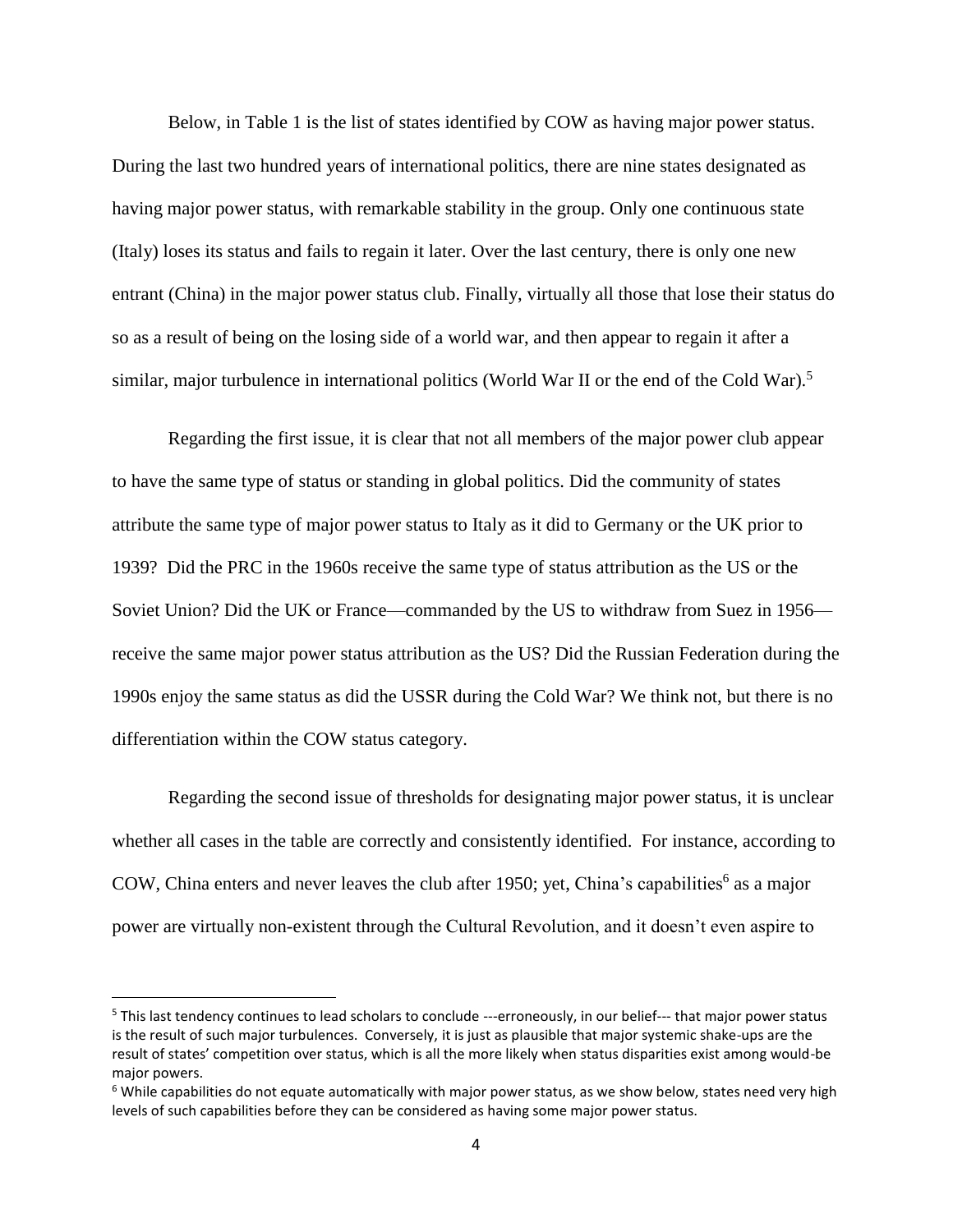major power status until the end of the 1970s (Deng, 2008).<sup>7</sup> Japan, however, is not classified as having major power status through the 1980s, despite its formidable economy and substantial military spending (both ranking substantially higher than China), yet—along with Germany—it immediately attains major power status following the end of the Cold War.

--Table 1 about here--

#### **An Alternative Conceptualization of Major Power Status**

 $\overline{\phantom{a}}$ 

In order to address these issues we present an alternative approach, based on an integration of opportunity, willingness, and community attribution perspectives. We begin with and slightly modify Levy's (1983) classic definition: A state has major power status if it has a) the *opportunity* to act as one through unusual capabilities with which to pursue its interests in interstate relations; b) demonstrates its *willingness* to act as one by using those capabilities to pursue unusually broad and expansive foreign policies beyond its own region and seeks to influence the course of international affairs *relatively independently* of other major powers; and c) is *attributed major power status* by policy makers of other states within the international community, and they act toward it consistent with that perception. If a state meets minimal empirical thresholds on all these dimensions, then we designate it as belonging to the status club of major powers.

The attribution of major power status by the community of states in international politics should be a function of a number of factors, including perceptual judgments about whether a state looks like and acts as a major power, but also stemming from a variety of constraints, including the influence of very strong states that may wish to limit the status granted to those with which they are

 $<sup>7</sup>$  It is plausible that the PRC is included early because of its military role against the US during the Korean War. That</sup> war may have boosted its status, but classifying it as a major global power so early in the Cold War runs against the grain of both Chinese capabilities and willingness to engage global politics.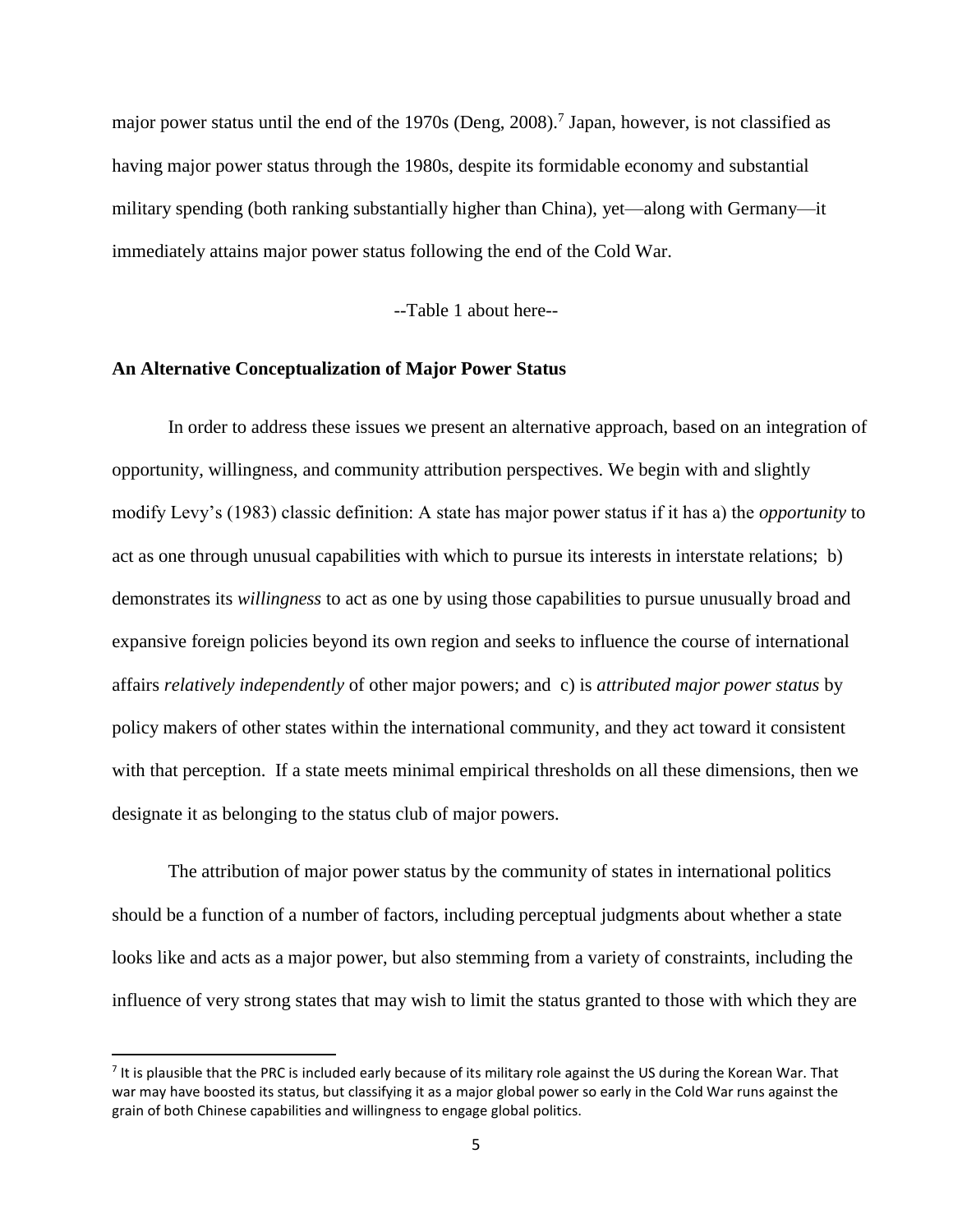in conflict (or to enhance status for like-minded states).<sup>8</sup> Therefore, the attribution of major power status may not mirror well the capabilities and actions of states that have the opportunity and willingness to act as major powers. The extent to which *being* a major power corresponds to *receiving* major power status should vary with these perceptions and constraints.

Thus, we move further to differentiate between types of status attribution. Once states have crossed minimal thresholds, we focus on the consistency between opportunity, willingness and the level of status being attributed to a major power. We specify three types of major power status attribution. First, *status consistent* major powers cross thresholds on all relevant measures of opportunity and willingness, and are accorded full status attribution by the community of states. However, there are likely to be two cases of *status inconsistency*. In one case, states pass all thresholds on opportunity and willingness, but are not attributed as much status as these dimensions would predict. These states we label *status underachievers*. In the second case, a state is fully attributed status as a major power but its opportunity and willingness scores are mixed. These states we label *status overachievers*. 9

Such status inconsistencies should not come as a surprise. Clearly, while some states receive status consistent with their capabilities and behavior, others do not: some are attributed major power status when they are no longer (a halo effect);<sup>10</sup> some are denied their status while becoming a great power (latency effect).

 $\overline{\phantom{a}}$ 

<sup>&</sup>lt;sup>8</sup> For instance, the U.S. pressured states to increase the status of its allies (West Germany, Israel, etc.) and to minimize the status of communist states during the height of the Cold War.

<sup>9</sup> Note that all three types are "in the club"; that is, they have surpassed the minimal thresholds sufficiently to be placed in the club for having major power status, but are differentiated by the relationship between their capabilities, actions, and attribution of status above the minimal thresholds needed to get into the club.

<sup>&</sup>lt;sup>10</sup> Historically, Italy's major power status attribution actually "covered some stupendous weaknesses" (Kennedy 1987: 206); Austria-Hungary's status attribution dwarfed its capabilities well prior to its disintegration (Sylvan et al. 1998).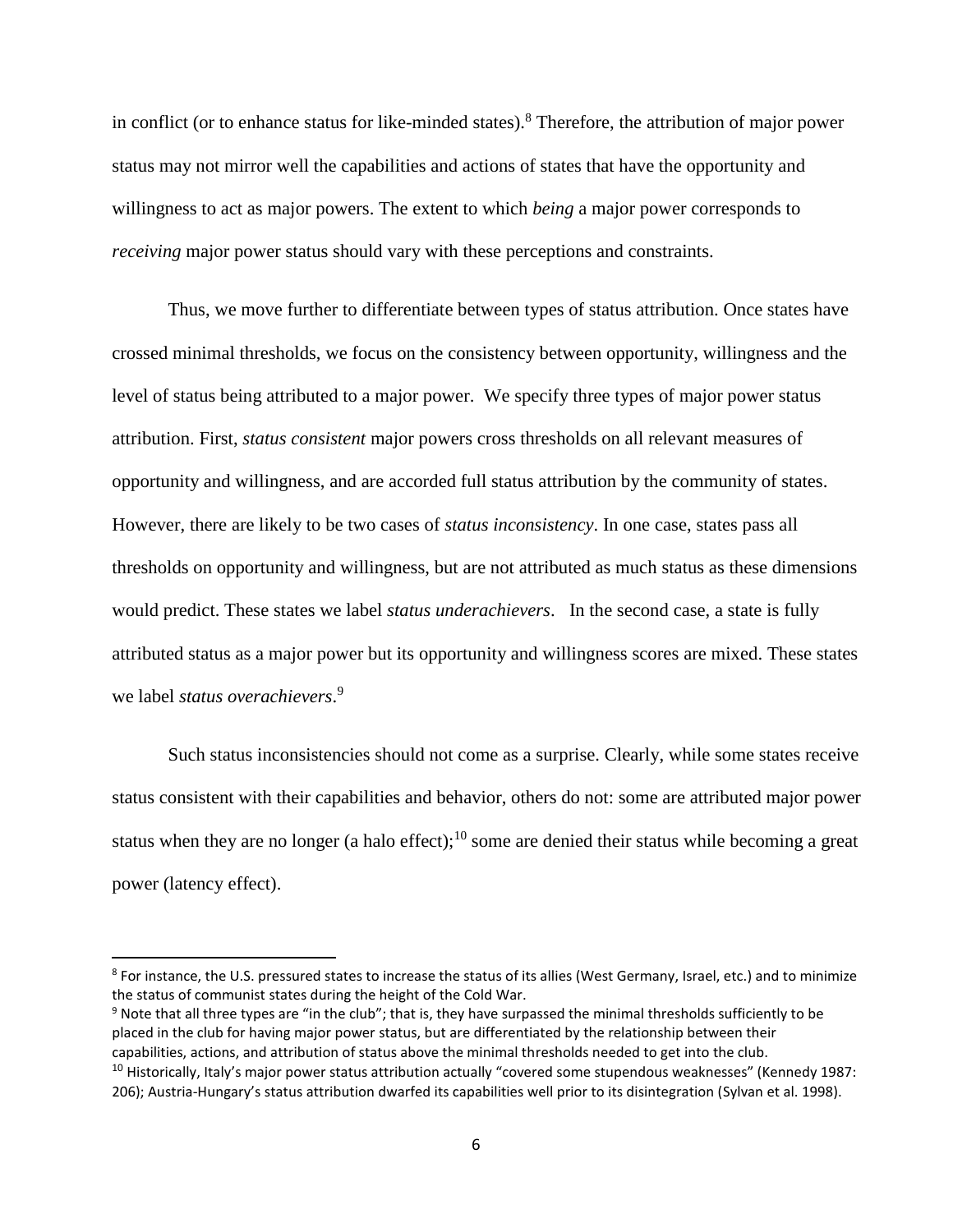#### **Measuring Major Power Status Club Membership**

We assume that there are only a handful of atypical states that can meet or exceed the threshold of membership in the major power status club. These are states that possess unusual amounts of capabilities (opportunity), are unusually active in extra-regional affairs (willingness), and are attributed by other states the status of being a major power that will seek to effectuate the course of international affairs. Aspects of any of these three dimensions may be characteristics of a substantial number of states, but it is the combination of these dimensions that indicates that a state is a member of the major power status club.

We establish the following criterion as a minimal threshold to be crossed in order to be classified as having major power status (club membership): a state must demonstrate unusual degrees of opportunity, willingness, and status attribution simultaneously. Once it has crossed this multidimensional threshold, we can then assess the extent to which it is status consistent, is an underachiever, or an overachiever, by estimating the extent to which its attribution is in synch with its opportunity and willingness measures.

#### *Measuring the opportunity dimension*

 $\overline{\phantom{a}}$ 

There is little controversy over what types of capabilities it takes to be a major power. In order to have the opportunity to act as one, a state needs unusually large economic and military capabilities. We generate four measures of this dimension. The first two are military. We expect that a major power would stand out from others by spending an unusual amount of its revenues on the military. <sup>11</sup> We measure *unusual* as spending that is at least one standard deviation above the mean spending by all states in a given year. However, since spending alone may not reveal

 $11$  All indicators, their measures, and the source(s) used are detailed in the Appendix.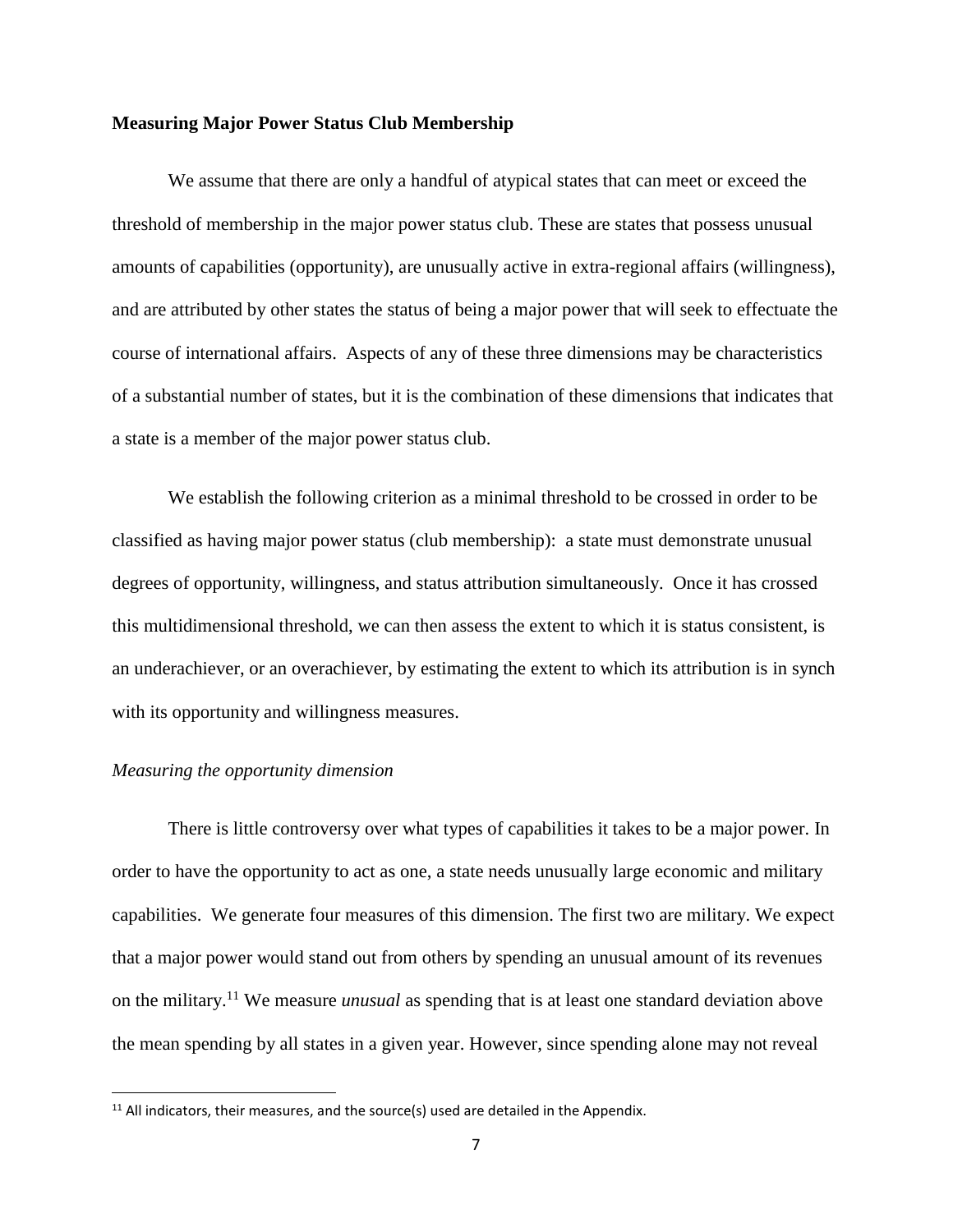the extent to which such military capabilities can be used extra-regionally, we create a second measure of military reach: spending divided by the size of the armed forces (Fordham 2006). While an imperfect measure, we expect that the higher the spending per capita on the military, the greater the spending on the type of technologies that allow coercive capacity to reach beyond the state's immediate region. We identify unusual reach as exceeding by one standard deviation the mean for all states in a given year.

We engage in a similar exercise for economic capabilities. We measure the size of a state's economy (GDP) relative to other states, and identify those whose economies exceed by one standard deviation the mean for all states in a given year. Economic size, however, only measures bulk, and therefore we create a second measure of economic reach, which is calculated as the amount of trade a state engages in, as a function of all global trade. We look for those states that surpass the one standard deviation threshold as having economic reach consistent with being a major power. Thus, our opportunity dimension is measured by these four indicators.

#### *Measures of Willingness*

We suggest two measures of willingness to act as a major power, by focusing on the behavior of states. Using events data, we assess the extent of state engagement in conflict and cooperative behaviors in international politics, paying particular attention to the extent that states are active outside of their own regions. States that exceed by one standard deviation the mean levels of activity on conflict and cooperation measures respectively are judged to be acting as major powers.<sup>12</sup> These two indicators create for us the willingness threshold.

#### *Measures of Status Attribution*

l

 $12$  If such activity is primarily restricted to a state's region, we do not qualify it as exceeding the threshold needed to be a major power in international politics.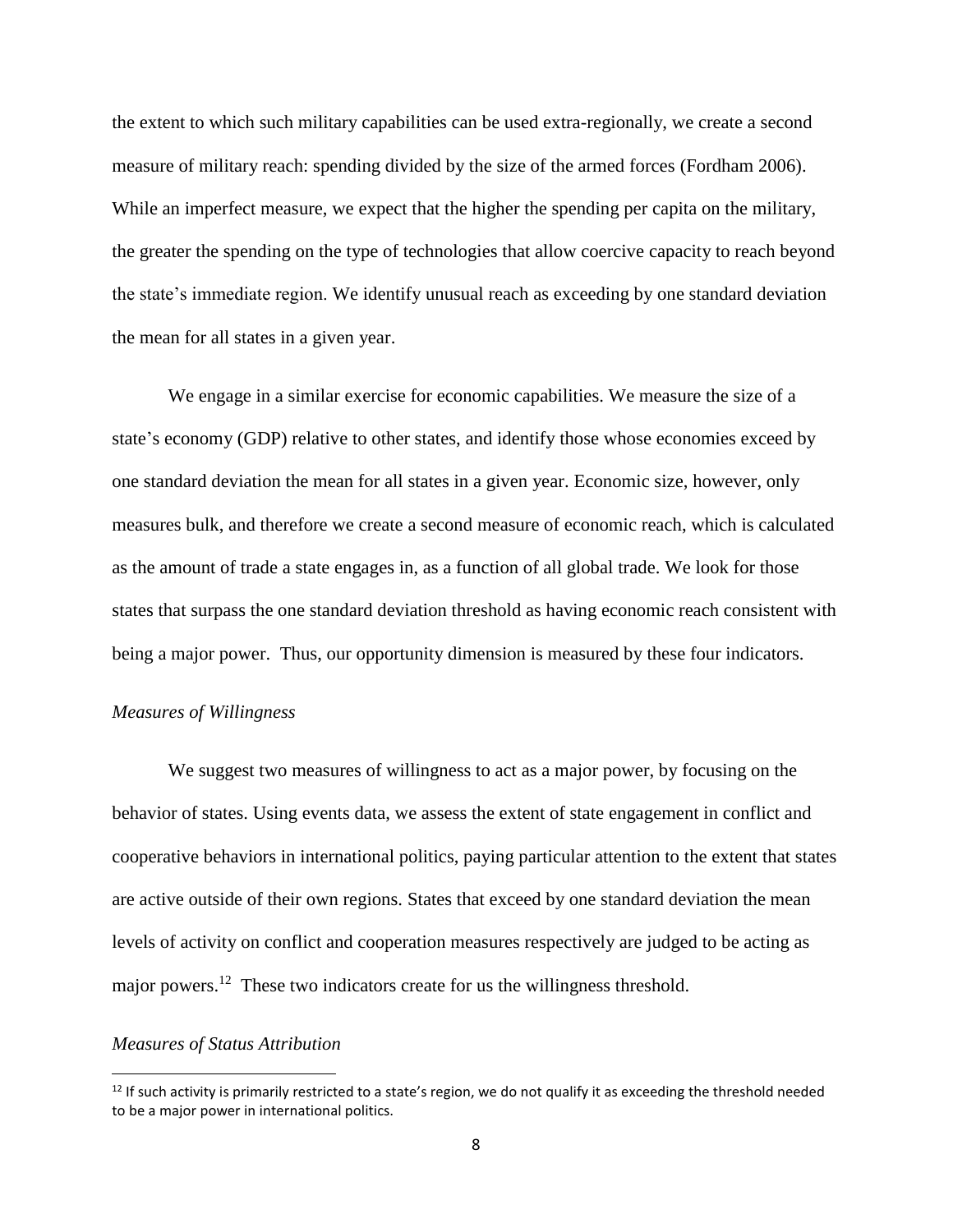The operationalization of the status attribution dimension is likely to be controversial, and understandably so. We concur with both COW and social identity theorists (Tajfel and Turner 1986) that the attribution of (major power) status is a perceptual phenomenon based on social comparisons, and virtually impossible to measure directly. However, such perceptions should have behavioral consequences, and we are interested in those behavioral manifestations that result from a combination of state policy makers' perceptions and the constraints placed on states in attributing such status to a handful of others that is salient for international politics.

We recognize that virtually any behavioral measure we adapt will likely contain substantial amount of noise surrounding the information we seek. As a point of illustration, a focus on diplomatic contacts received (the establishment and staffing of embassies in country X with high level personnel from country Y) is a useful measure of status: such contacts have been the source of conflicts, as states have sought to deter others from establishing formal diplomatic relations with those considered antithetical to their foreign policy objectives (e.g. recognition of East or West Germany, the PRC, Taiwan, Israel, or Cuba). Likewise, Egypt's diminished status in its own region—following the Camp David accords with Israel—is duly noted by the diminution of substantial numbers of diplomatic contacts withdrawn from Cairo by states in the Middle East.

Yet, diplomatic contacts are established for a host of reasons, and the pure number of diplomatic contacts sent to a specific state may not fully reflect its status in international politics. Consider the case of Belgium, a state that clearly does not have major power status. Yet it ranks vary high on the number of diplomatic contacts received, in large part due to the location of the EU in Brussels and the "two-for" that is created for states by sending an embassy to the Belgian capital.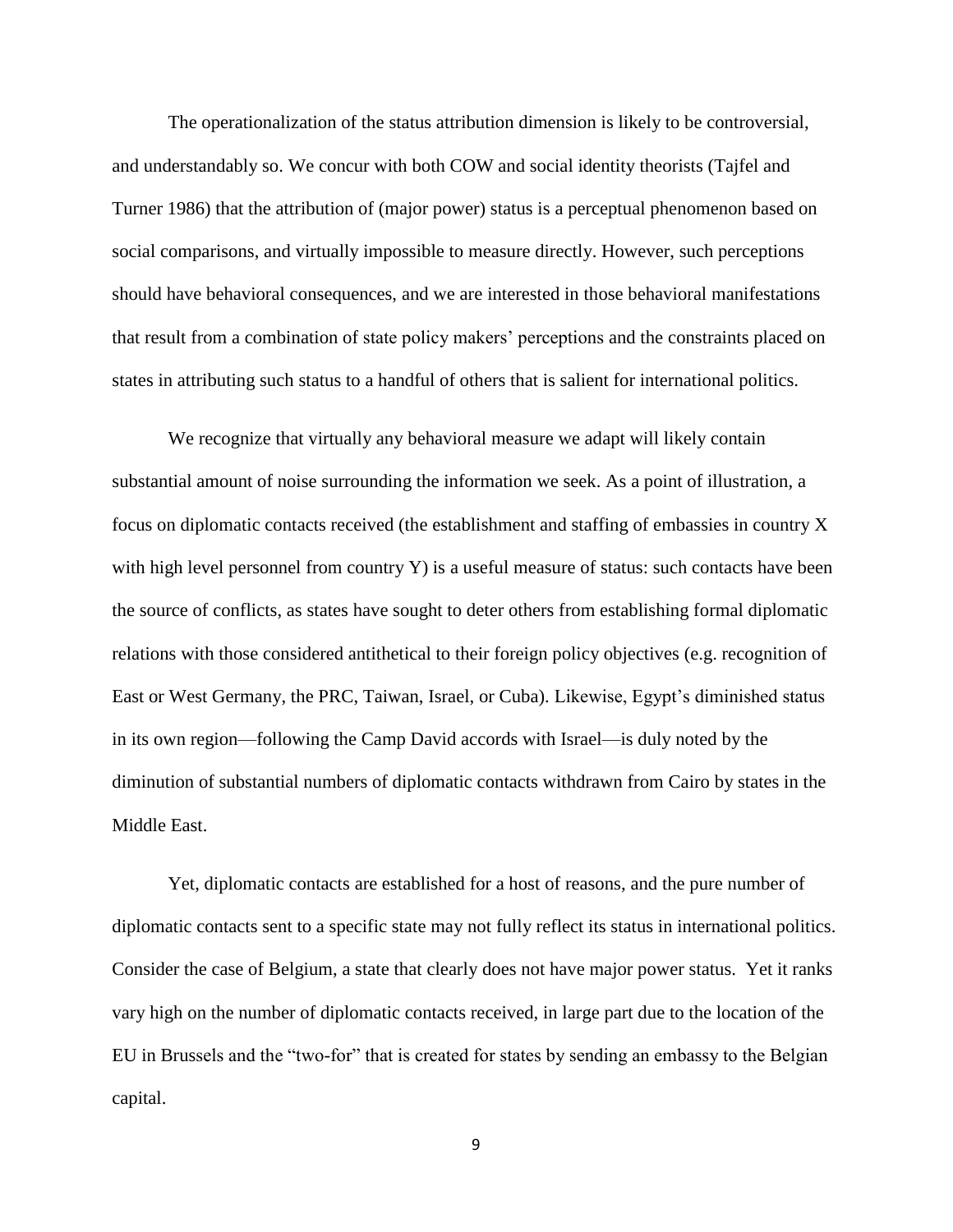In order to deal with these issues, we opt for two indicators of status, and require the threshold to be at two standard deviations above the mean in order to minimize noise in our data. The first measure is diplomatic contacts received; this indicator consists of the number of embassies sent to a state's capital, and staffed by an ambassador in residence. The second measure is the number of state visits received in a given year by a state, conducted by the highest ranking foreign policy officials of others states. These state visits appear to be particularly symbolic and reflect the salience and status of the recipient state.

The two measures differ from each other on the criterion of volatility. Diplomatic contacts, absent tumultuous events, change slowly while state visits fluctuate substantially from year to year. When both of these measures consistently point to a state as having an unusual amount of such contacts, it is likely reflecting a very high level of status attribution by the community of states. Furthermore, we do not consider the two status attribution measures in vacuum. Only if a state has crossed minimum thresholds on opportunity and willingness do we focus on these indicators. As an illustration, Belgium's high rate of diplomatic contacts received—since it fails to cross any thresholds on willingness and opportunity—represents "noise" that has been excluded from the analysis.

#### *The Missing Dimension*

Part of our definition required that a state be willing to not only pursue active engagement in global affairs, but to do so relatively independent of other major powers. We included this requirement under the assumption that there is more likely to be status attribution to a major power that is conducting an independent approach to global affairs than to a state that basically supports another major power's direction. However, we do not directly assess this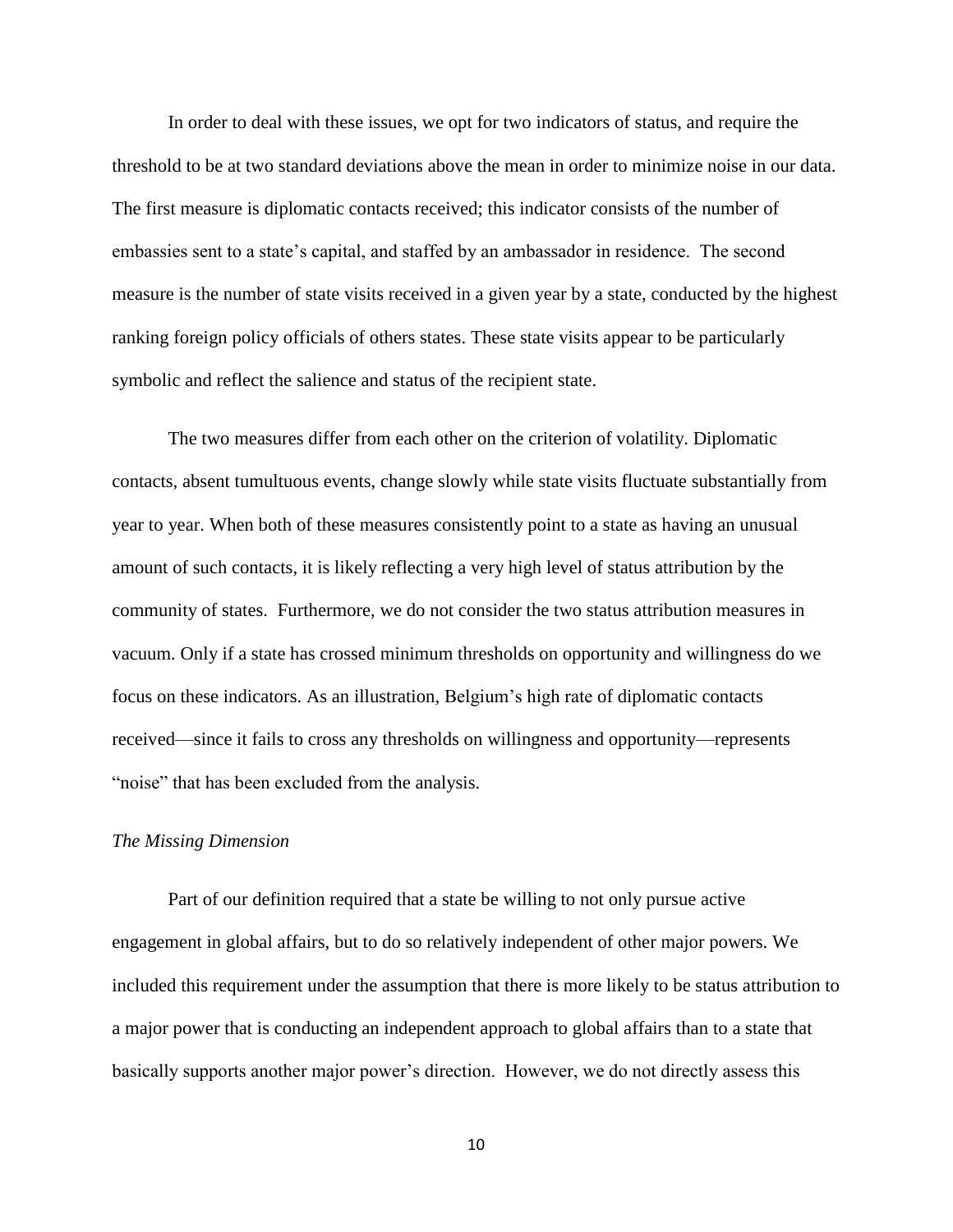requirement, treating it as endogenous to dynamics involving state attribution of status.<sup>13</sup> We expect that the independence criterion will be part of the calculations made by those attributing status to major powers.<sup>14</sup>

#### *Putting It Together*

 $\overline{a}$ 

Applying these measures and the standard deviation criteria to the 1951-2010 time frame (in five-year aggregates),<sup>15</sup> we identify three types of cases above the thresholds: status consistent major powers, underachievers, or overachievers. Major powers qualify as status consistent when they a) demonstrate opportunity to be one by crossing the threshold on all four capability measures; b) demonstrate unusual willingness to act by crossing the threshold on both cooperation and conflict outside their regions; and c) are attributed full status by crossing the thresholds on both diplomatic contacts and state visits.

--Table 2 about here—

Status underachievers meet threshold criteria on both opportunity and willingness but lack consistency on status attribution (attributed status on only one of the two indicators). Status

overachievers cross thresholds on both status measures but fail to do so consistently across all

 $13$  Since the goal of this effort is to identify which major powers exist and their status, estimating independence would require that we know a priori the identity of the major powers, making the operationalization virtually impossible. Furthermore, much of the issue of independence may depend on the nature of the system: in unipolar systems conformance to one power, in bipolar systems independence from both lead powers.

<sup>&</sup>lt;sup>14</sup> In a previous effort we sought an objective measure of independence by creating foreign policy portfolios for all the major powers and comparing them to the U.S. portfolio, and then assessing if the similarities in portfolios predicted to differences in status attribution between the UK (very close to the US) and France (much more distant). They did. However, the Japanese foreign policy portfolio was not very close (nor was its alliance portfolio) to the U.S., despite *perceptions* that Japanese foreign policy was very close to matching U.S. direction ( authors 2011 ).

<sup>&</sup>lt;sup>15</sup> We use five year time frames since many of our measures, including status attribution, are expected to move slowly over time. In order to qualify as surpassing the threshold, a measure must exceed the standard deviation for the indicator at least four out of five years.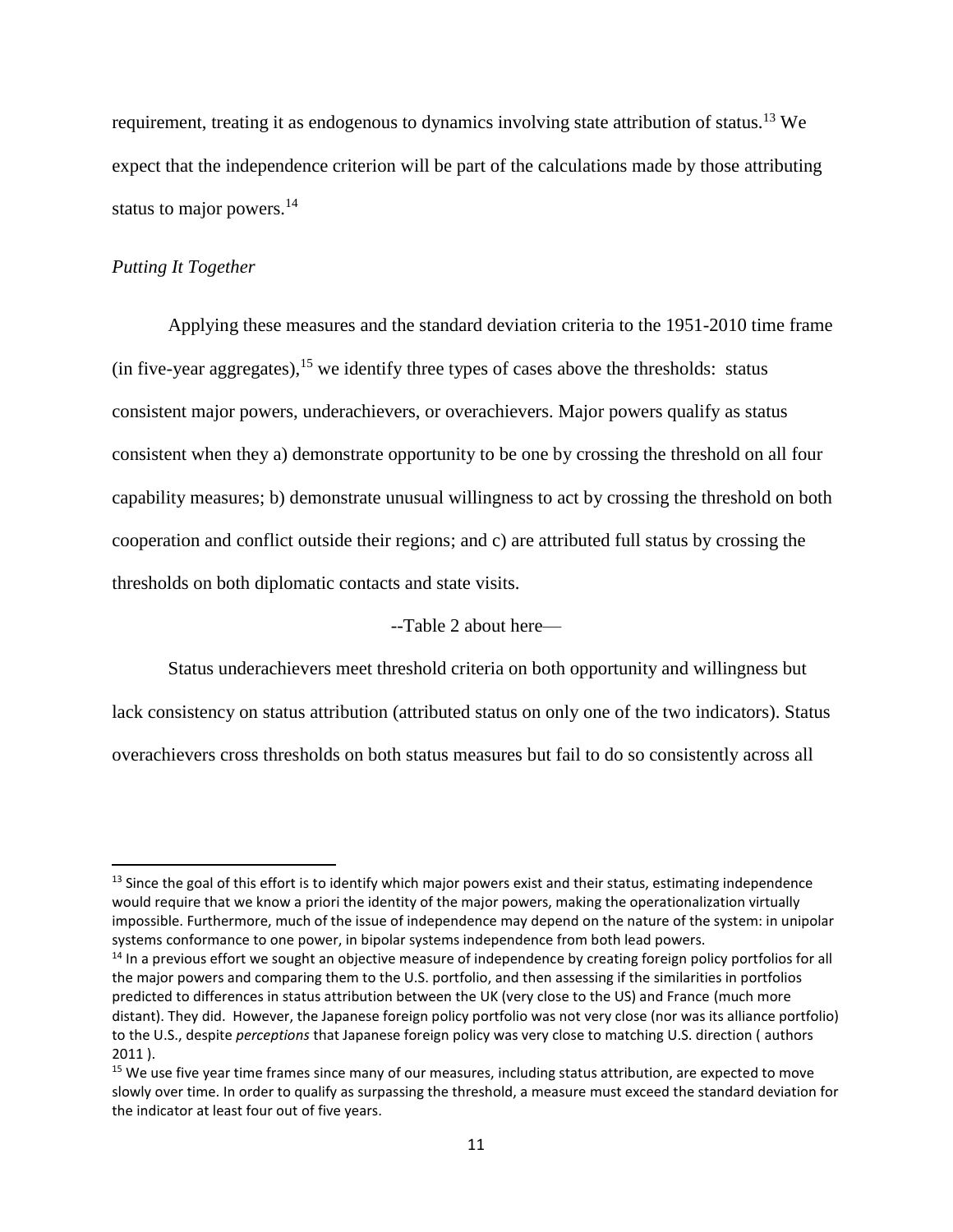measures of opportunity and willingness.<sup>16</sup> The results are noted in Table 2 and compared with the COW status designations.

#### **Assessing Validity**

 $\overline{\phantom{a}}$ 

Cumulatively, do our measures provide a more valid representation of major power status attribution than does the COW measure? In order to make an argument for the validity of our procedures, and the value added by our measures over COW's, we should be able to show that outcomes generated by them are a) *generally* in line with the COW measures, and b) when the two sets of measures disagree, the disagreements should be substantive, reflecting reasonable assertions regarding the weaknesses of certain states in qualifying for gaining major power status from the larger community of states; and c) our measures should provide additional, theoretically useful information compared to the COW measures.

Table 2 appears to suggest that all of these conditions are met. First, the agreement between the two sets of measures is substantial, at 82 percent of the cases, as long as status attribution is treated as a dichotomous variable.

Second, where there is disagreement, it doesn't appear to be an artifact of our data procedures: virtually all the cases of disagreement revolve around the status of China and the UK during the Cold War, and around Germany's status after the Cold War. Given the (aforementioned) enormous weaknesses in Chinese capabilities and its reluctance to engage outside of its region during virtually the entire period between 1951 and 1989 (Deng 2008), it appears to us to that our measures may capture its status better than the COW measure. Neither does the UK case appear to be an anomaly if status perceptions include calculations of relative

<sup>&</sup>lt;sup>16</sup> We require that they cross thresholds on at least one measure of each dimension of opportunity and willingness in order to enter the major power club. Thus, overachievers meet both status attribution thresholds but fail to cross *all* thresholds for willingness and opportunity (for additional details, see Volgy et al. 2011).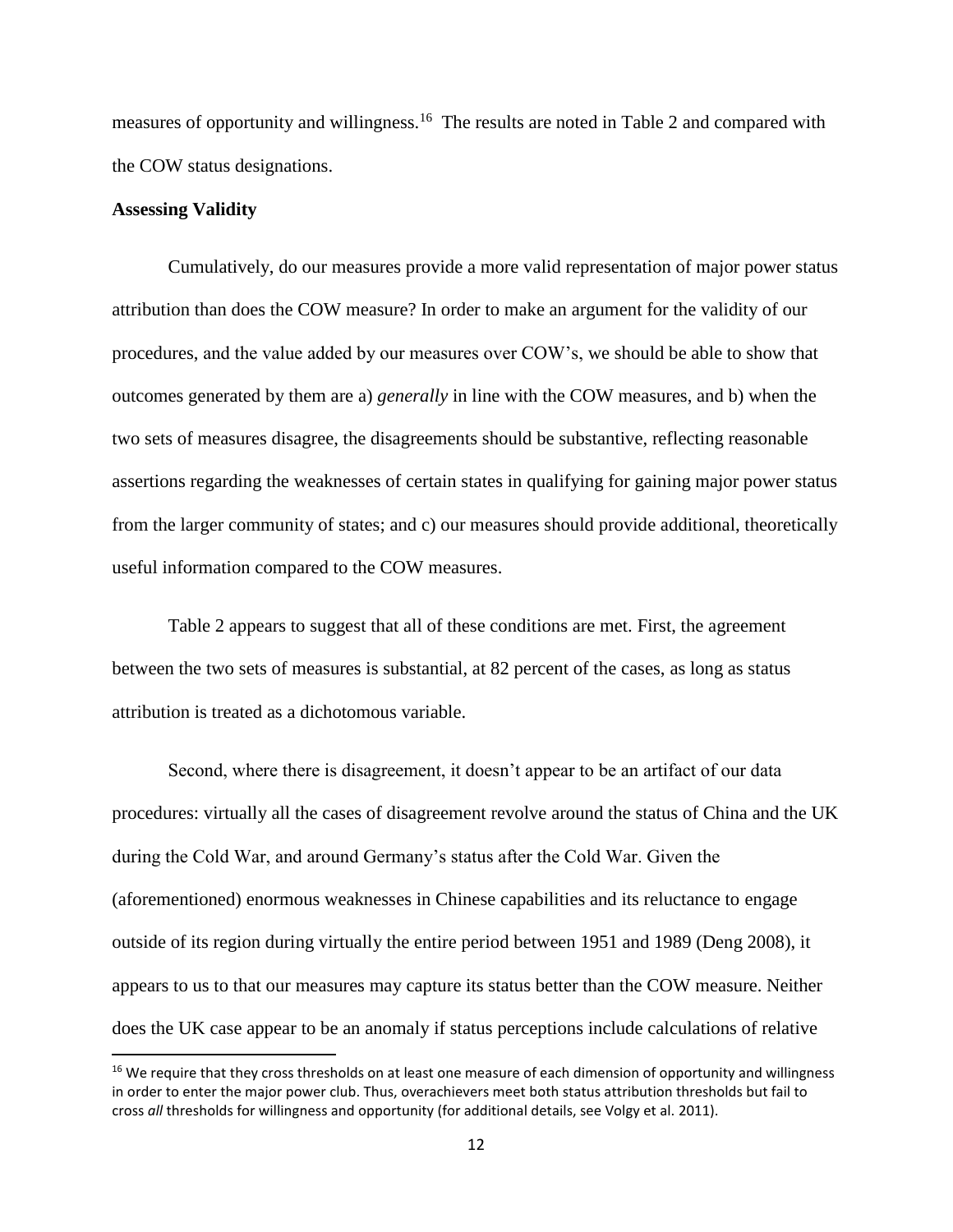independence from the leading global powers. While both the UK and France had similar capabilities through much of the Cold War, French independence from U.S. policy direction was pronounced compared to the UK's support of US initiatives.

In the German case the 1991-95 period corresponds to substantial German economic and military capabilities (opportunity), along with high levels of inter-regional activism (willingness), and limited status attribution (on diplomatic contacts but not on state visits), reflecting its status as a status underachiever. However, as the post-Cold War era progresses, German military capabilities are reduced, and more important, its activism in foreign affairs is primarily re-oriented toward the European region. Thus is falls below our threshold on the willingness dimension, and out of the major power status club. This appears to be a reasonable description of German foreign policy following the Cold War, as it first sought to increase its presence in post-Soviet space and Asia, then refocused its attention to the EU and Europe, acting more like a regional power rather than a major, global power.<sup>17</sup>

Thus, the differences between our data and COW's appear to represent substantive disagreement over what may constitute for the community of states a state holding major power status. More salient, however, is the other major difference in Table 2: since the COW designation is a dichotomous one, our measures provide much more information about the type of status being held by the members of the major power club. Yet, of what value is this additional information?

#### **Differentiating between Status Types**

l

<sup>17</sup> For a similar assessment, see "Special Report: Europe's Reluctant Hegemon," *The Economist*, June 15, 2013, pps. 3-16.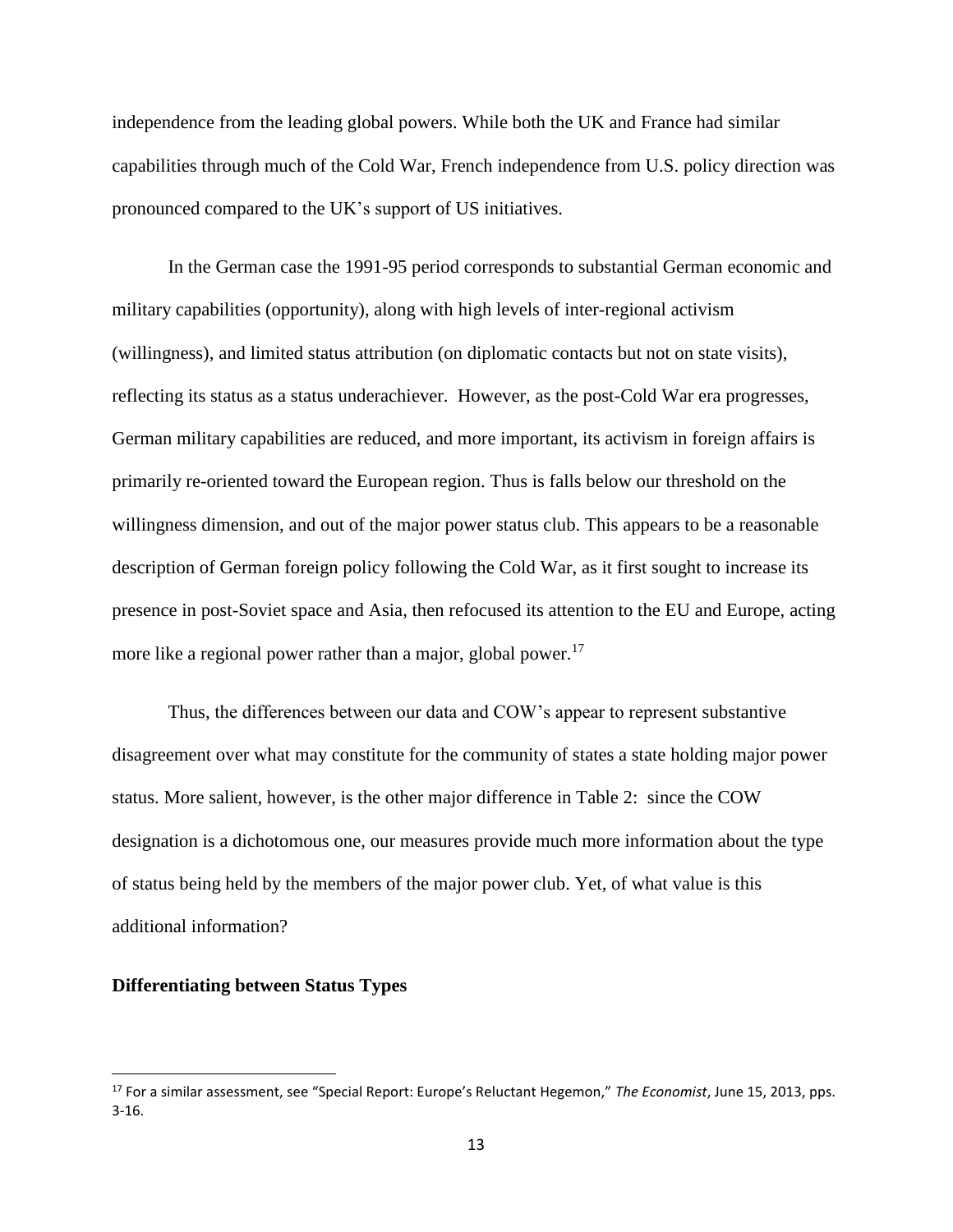If differentiation of major powers by status type provides useful information, we should be able to link such status differences between major powers to their conflict and cooperative behaviors. Of the three types of status designations, status overachievers hold the most fragile of attribution: they are endowed with full status by the community of states, although their capabilities fail to match such attribution. Thus, they are likely to behave differently than status consistent major powers that are fully endowed with unusual capabilities and high status, and even underachievers that have the full capabilities of major powers but fail to receive sufficient status attribution.

Specifically, we three consequences linking status and foreign policy behavior, Status consistent major power states, endowed in equal amounts with opportunity, willingness, and status recognition, will have the broadest foreign policy objectives and the greatest incentives to pursue them. Status inconsistent overachievers, limited in either capabilities or foreign policy objectives, and likely fearful of having their weaknesses exposed, will behave prudently in the foreign policy arena. Status inconsistent underachievers will actively pursue an extensive foreign policy agenda in the attempt to achieve a degree of status matching their capabilities and aspirations. These consequences lead to two specific hypotheses: 1) status overachievers, possibly fearing loss of status by having their weaknesses exposed, are less likely to engage in conflict than either underachievers or status consistent major powers; and 2) since cooperation may often be less costly than conflict, status overachievers are more likely to engage in cooperative processes to demonstrate their major power leadership (and to hold on to their status) than either underachievers or status consistent powers.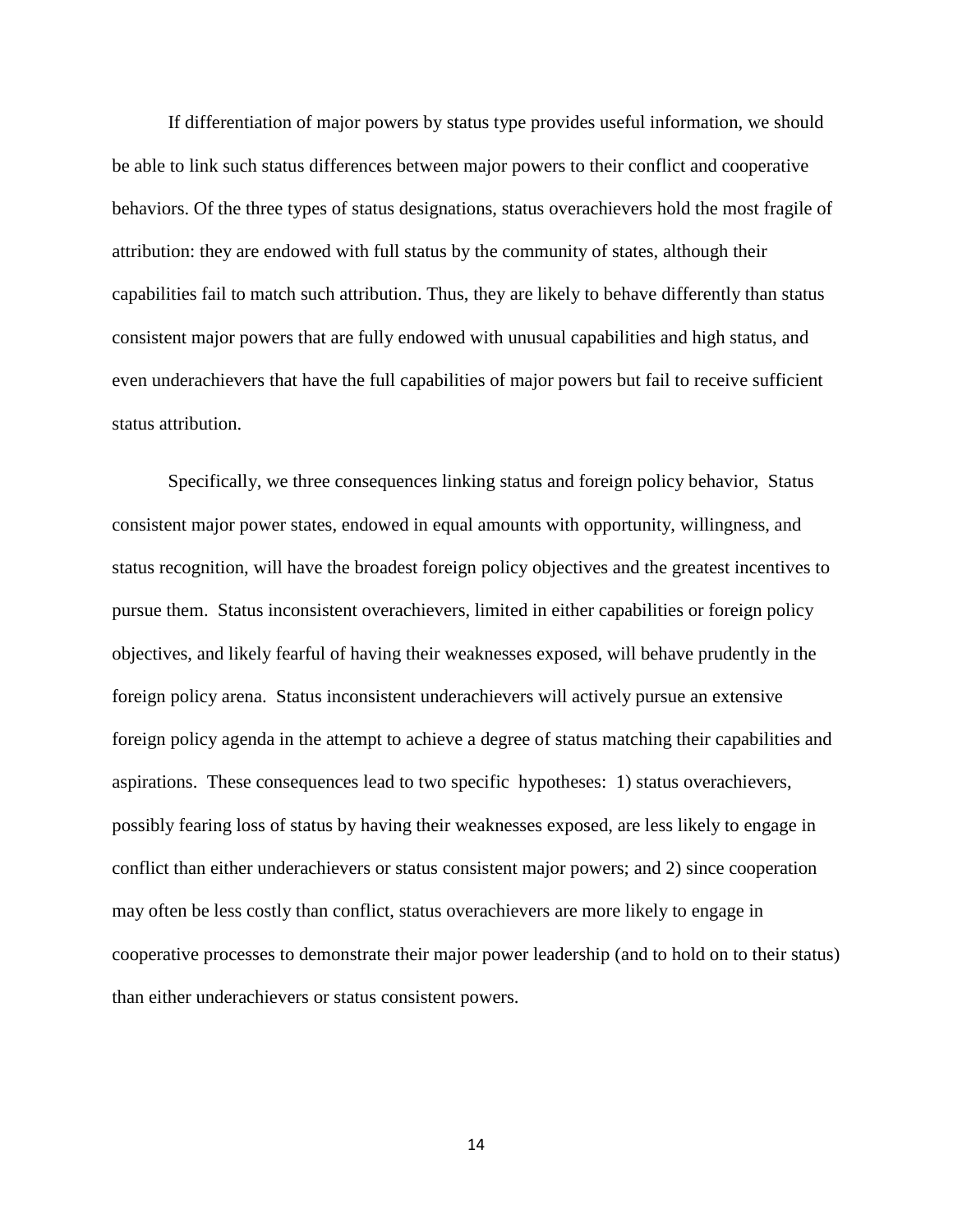In terms of foreign policy behavior intervention in militarized interstate disputes (MIDs) has been the hallmark of major powers, differentiating them from other states,<sup>18</sup> and COW's major power status variable is often used as a control in empirical models predicting MID intervention. MID conflict involvement is a good proxy for testing the relative value of the additional information provided by our measure of status differentiation. Table 3 presents a simple frequency distribution of the number of dispute-years within our empirical domain in which major powers join a MID, as a function of their status.  $19$  As the table illustrates, both status consistent major powers and underachievers are highly active in MIDs, intervening roughly in half the MID years available. Overachievers however are dramatically different: their intervention is both minimal and far closer to those of non-major power states that are contiguous to the MID. Further inspection of these MIDs indicates that overachievers intervene mostly in MIDs within their own regions over conflicts most likely to impact directly on their own security. This is not the case for either underachievers or status consistent states.

#### --Table 4 about here--

In order to demonstrate both the added information provided by our measures and to show that these results are not due to additional considerations that may be associated with MID involvement, we reproduce in Table 4 a standard model of MIDs intervention, first using the COW measure (Model 1) and then our status differentiated measure (Model 2). Note that the differences between overachieving major powers and the other two categories remain

l

<sup>&</sup>lt;sup>18</sup> For a definition and operationalization of Militarized Interstate Disputes see Jones et al. (1996) and Ghosn et al. (2004).

<sup>&</sup>lt;sup>19</sup> Intervention is defined as a third party state's militarized act of joining on the sides of either dispute initiator, as identified by the Correlates of War's MID project. Note that the correlation between conflict interactions, using events data and MID involvement, including MID joining is low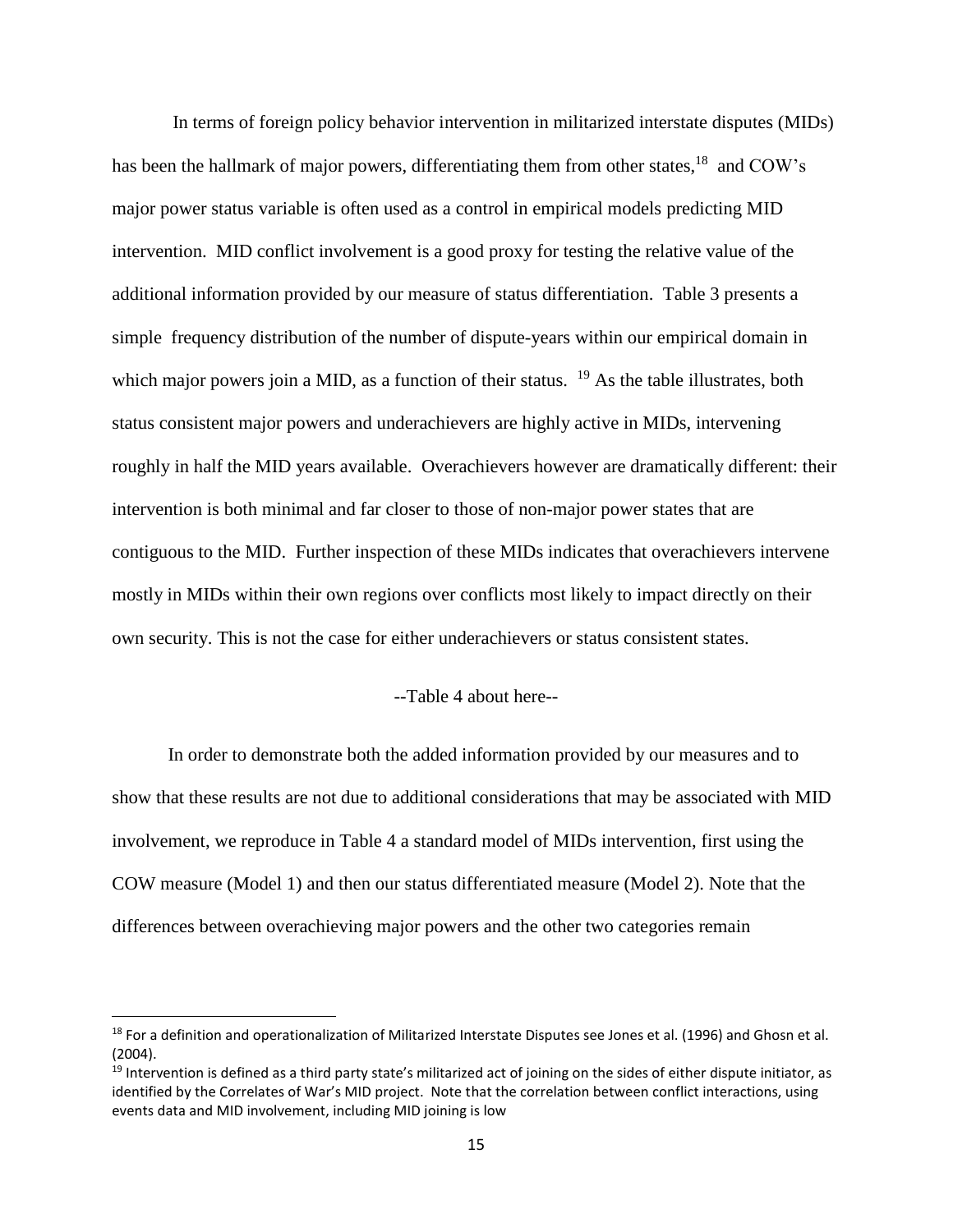substantially different even when standard controls are added, and substantially more information is being conveyed about major power MID involvement in Model 2 than Model 1.

Regarding the second hypothesis concerning differences over patterns of cooperation, we look at the creation of formal, intergovernmental organizations (FIGOs)<sup>20</sup> in post-Cold War international politics as the arena where overachievers can demonstrate leadership and involvement in international politics without the major risk of exposing their weaknesses. The creation of such organizations is not without cost, but it is likely to be less costly than involvement in escalating conflicts surrounding MIDs.<sup>21</sup>

It is extraordinarily difficult to gauge the specific states that create IGOs; as an alternative, we look at the founding states at the creation of new FIGOs after the end of the Cold War<sup>22</sup>, and gauge whether or not overachievers stand out as being more often present at the creation than underachievers or status consistent powers. We differentiate between global, regional, and inter-regional FIGO creation. Global FIGOs are by definition inclusive and are most likely to have all three as founding members. Regional FIGOs reflect primarily concerns about the neighborhood of major powers. Thus, it is in the realm of inter-regional FIGO creation where we should find substantial differences.

--Figure 1 about here—

 $\overline{\phantom{a}}$ 

 $20$  FIGOs are the stronger IGOs in international politics, with some amount of autonomy and independent resources. See Volgy et al. 2009.

<sup>&</sup>lt;sup>21</sup> Even failure to construct viable, enduring cooperative architecture is less of a risk for overachievers than exposing weaknesses in economic or military capabilities.

 $22$  We confine this analysis to the post-Cold War era since the FIGOs in existence since 1989 can be tracked through the internet for their founding states far better than FIGOs in the earlier era. We would expect, however, that with similar data, we would find similar patterns during the Cold War as well.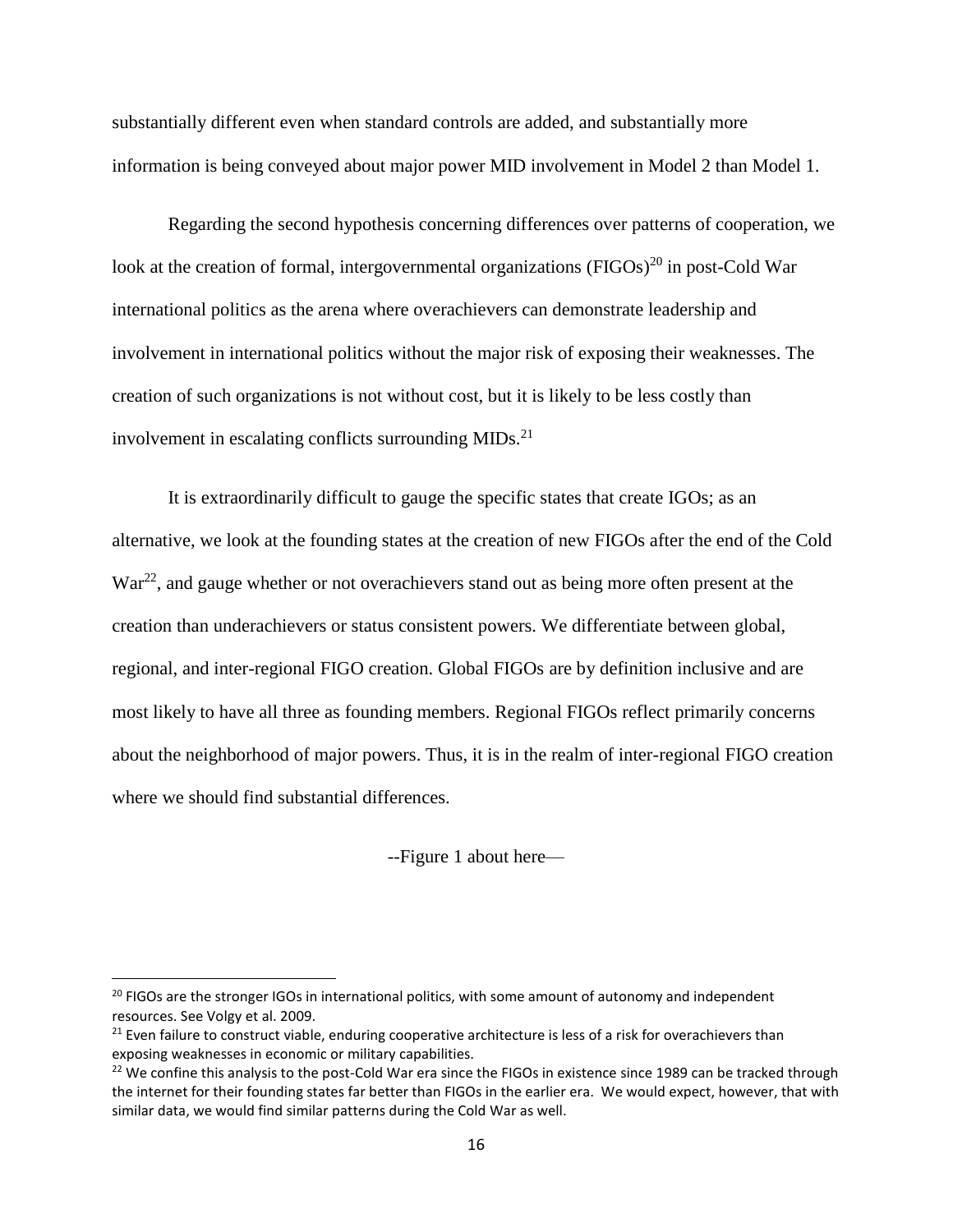Figure 1 illustrates the differences between major powers involved with the founding of post-Cold War FIGOs. Overachievers, as predicted, are the most active outside of regional FIGO creation, both at the inter-regional and global levels, outdistancing even status consistent major powers. Chi<sup>2</sup> values indicate that for all FIGOs, the difference between overachievers and underachievers is significant at .01, and the difference at inter-regional FIGO creation level is significant at .001. In fact, at the inter-regional level underachievers engage in helping to create FIGOs at a rate significantly higher ( $p = .05$ ) than even status consistent major powers.

#### **Discussion and Conclusions**

Our analysis suggests that an approach more nuanced than treating major power status as a dummy variable provides substantial additional information about the type of status major powers hold and the relationship of their status attribution to their opportunity and willingness to act as major powers. The additional information also provides additional predictive capability in assessing differences between different types of major power status, and the engagement of major powers—differentiated by their status—with patterns of conflict and cooperation, including MID involvement and the construction of formal intergovernmental organizations.

There are also drawbacks to our approach for both identifying major power status and for assessing the effects of status differentiation. For instance, we require substantial amounts of data in order to establish both willingness and opportunity thresholds for major powers. Thus, compared to COW's measurement, we are unable to engage in longitudinal analysis that would involve international relations prior to World War II, and the dynamics that may be involved with global systems that are not primarily bipolar (Cold War) or unipolar (post-Cold War) in nature. It is possible that the dynamics we have associated with status differentiation may be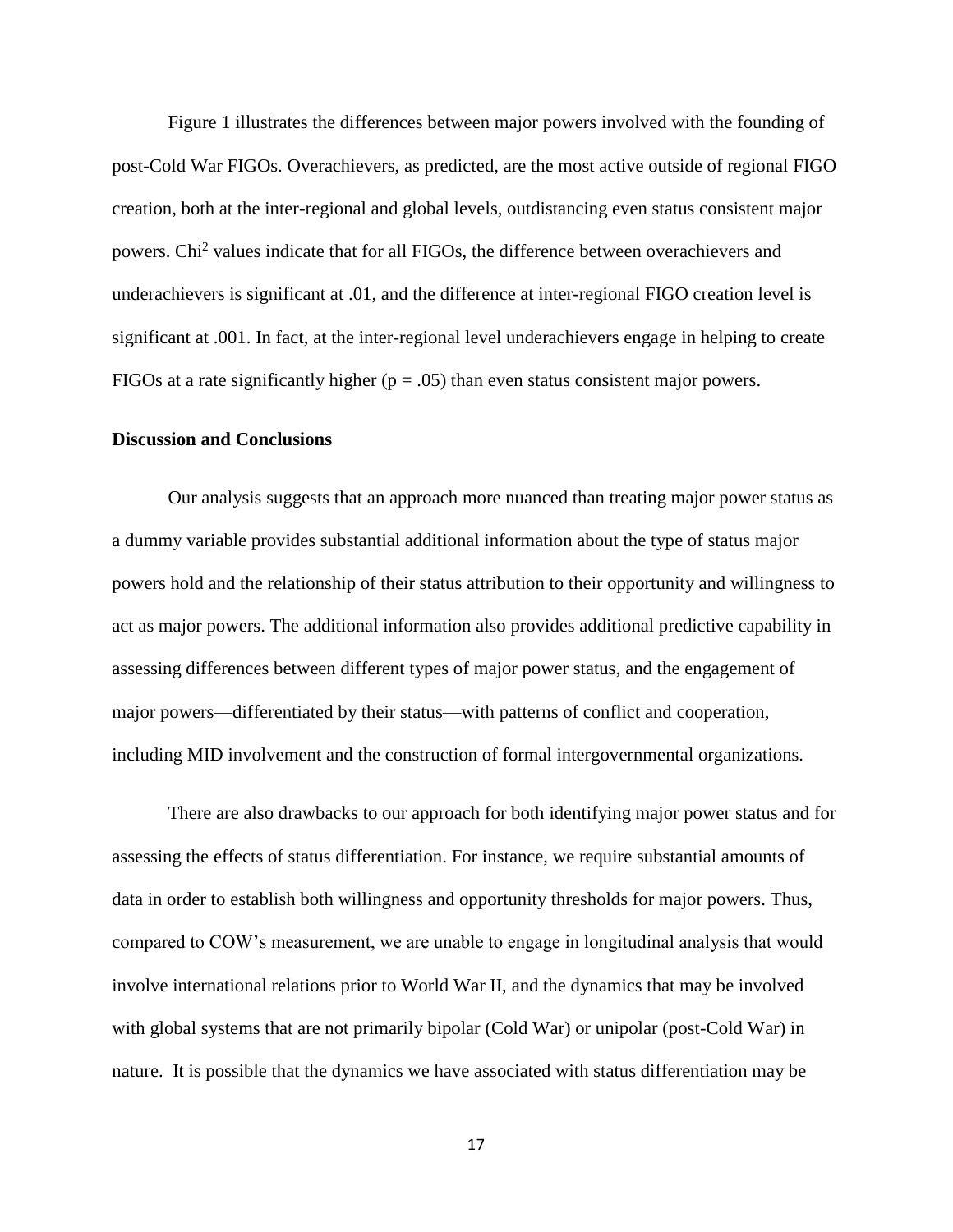linked to system types, and may have less relevance in multipolar systems than in bipolar or unipolar ones. Unfortunately, our strategy requires the use of events data for three of our measures and those data are unavailable prior to 1945.

A second caveat pertains to our findings regarding cooperative structures of IGOs being created by major powers. We note that the data we utilized to test this hypothesis are based on FIGO creation *since* the end of the Cold War only. While we have no reason to believe that the patterns would not be similar during the Cold War, information about founding states is far more sketchy prior to the utilization of the internet, and we are somewhat reluctant to utilize the data available prior to 1989 without being able to double check founding status, and especially for those organizations that no longer exist. $^{23}$ 

Finally, we note that the identification of differential status for major powers has substantial theoretical and policy implications. As history attests (Wohlforth 2009), the attribution of major power status—both for domestic political and foreign policy reasons matters for policy makers of major powers. Status differentiation may help to account for what types of competition for status may occur between major powers, and whether or not such competition will result in greater conflict or cooperation in international politics (Larson and Shevchenko 2010). For instance, status underachievers may compete more aggressively to generate additional status while overachievers may seek to hold on to their attributed status despite their limited capabilities—through more cooperative ventures. Thus, while status competition is likely to occur, the form that status competition may take between major powers may vary with the type of status attributed to them.

 $\overline{\phantom{a}}$ 

 $^{23}$  The death rate of Cold War FIGOs is substantial, particularly for inter-regional and regional organizations (Volgy et al. 2009).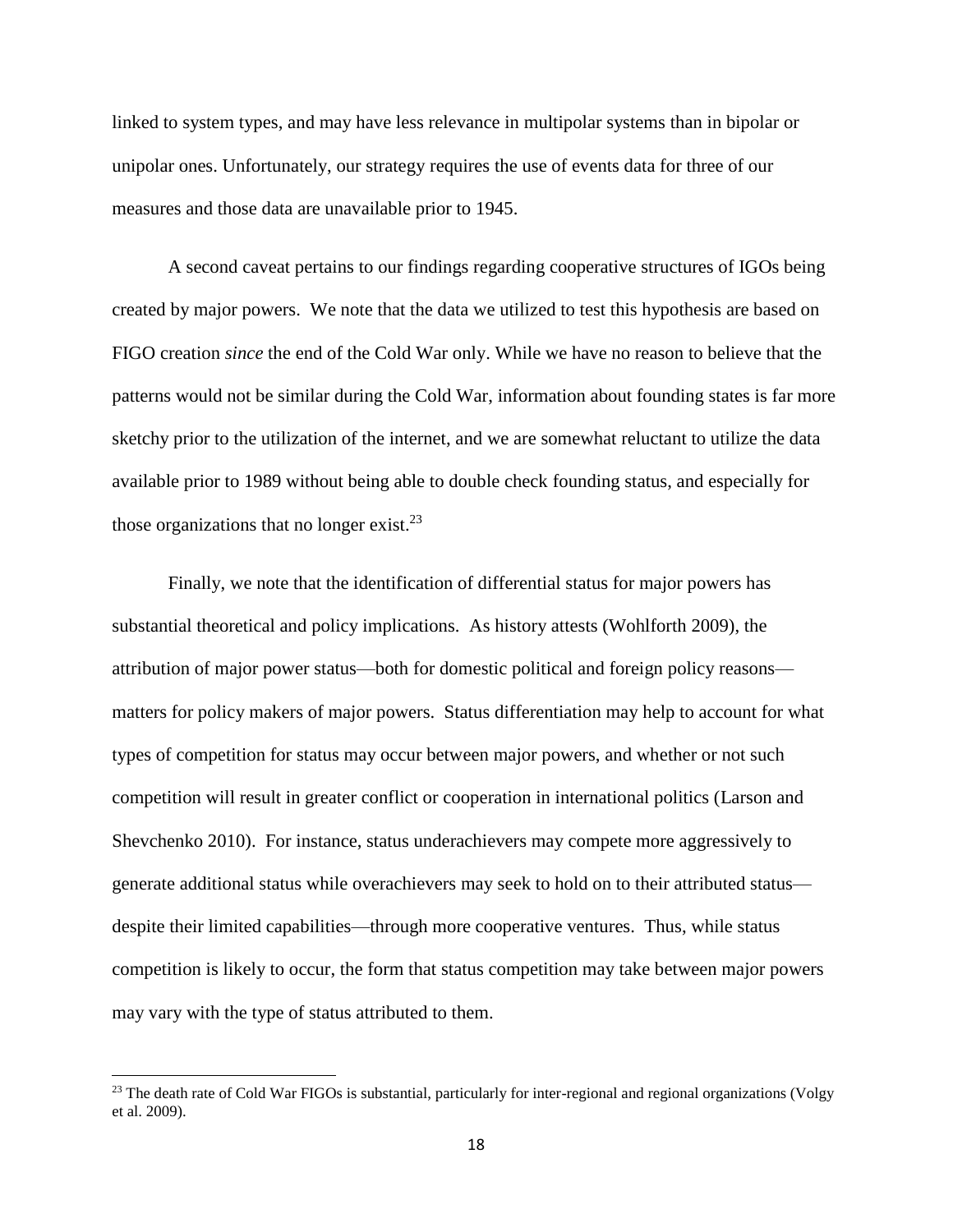International politics has been in considerable flux since the end of the Cold War. Part of the change has been the ascendance of regional powers (especially India and Brazil) and their interest in joining the club of major powers along with appropriate status conferred on them by the community of states. Whether or not they would enter the club as underachievers or overachievers (and/or whether or not they will enter at all) appears to matter for conflict and cooperative processes in international politics. It is likely no coincidence that the most recent entrant—China—comes into the club as an overachiever, and has acted conservatively outside its own region in generating conflicts with both major powers and other states.

Conversely, extant major power status club members also have choices in how to approach potential entrants, and especially so since variation in behavior across major power status types suggests that entrance into the club is not necessarily a zero sum game. Encouraging status attribution to ascending major powers *overachievers*—rather than frustrating their ambitions—appears to be a useful strategy, and it is clearly one that the U.S. and others have practiced with China. Something similar may be unfolding with India as well.

Much more problematic is the issue of how to address both underachievers and states that may be in danger of slipping from the major power status club. These may be the precise conditions under which status competition turns substantially more threatening to international peace. Future research should focus on both types of cases: to uncover conditions under which new arrivals (India, Brazil) are likely to enter the club, and as well, the conditions under which continuing major power status attribution is threatened for extant club members (Japan, Russia).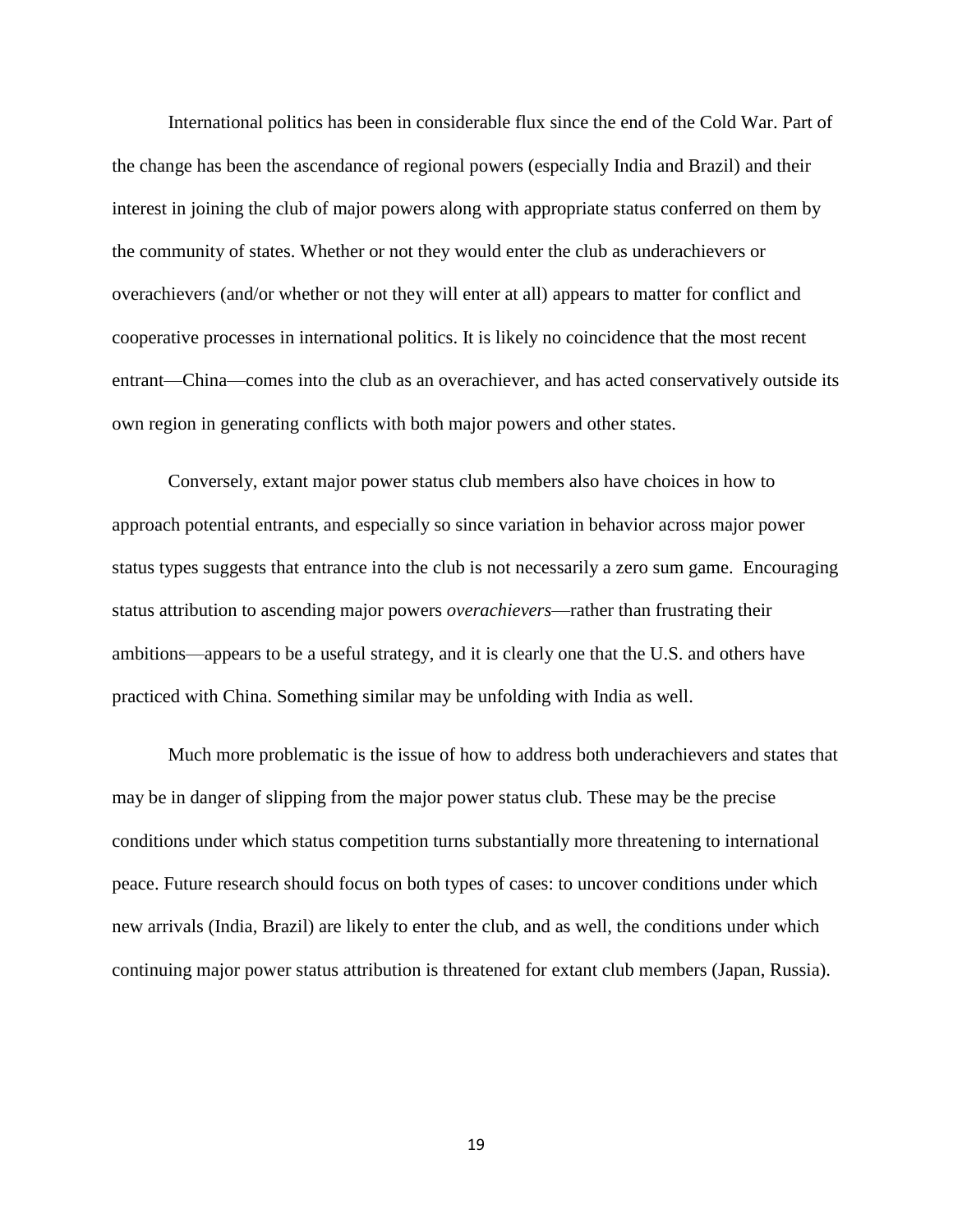| <b>STATE</b>    | <b>Years Designated</b> | <b>Lost Status</b> | IF Lost Status, Regained? |
|-----------------|-------------------------|--------------------|---------------------------|
| Austria Hungary | 1816-1918               | Yes                | na (disappeared as state) |
| China           | 1950-2002               | No                 | na                        |
| France          | 1816-1940               | Yes                | Yes                       |
|                 | 1945-2002               |                    |                           |
| Germany/Prussia | 1816-1918               | Yes                | Yes                       |
|                 | 1925-1945               |                    |                           |
|                 | 1990-2002               |                    |                           |
| <b>Italy</b>    | 1860-1943               | Yes                | No                        |
| Japan           | 1895-1945               | Yes                | Yes                       |
|                 | 1990-2002               |                    |                           |
| Russia/USSR     | 1816-1917               | Yes                | Yes                       |
|                 | 1945-2002               |                    |                           |
| UK              | 1816-2002               | No                 | na                        |
| <b>US</b>       | 1898-2002               | No                 | na                        |

## **Table 1: COW Designations of Major Power Status, 1816-2002. 24**

l

<sup>&</sup>lt;sup>24</sup> http://www.correlatesofwar.org/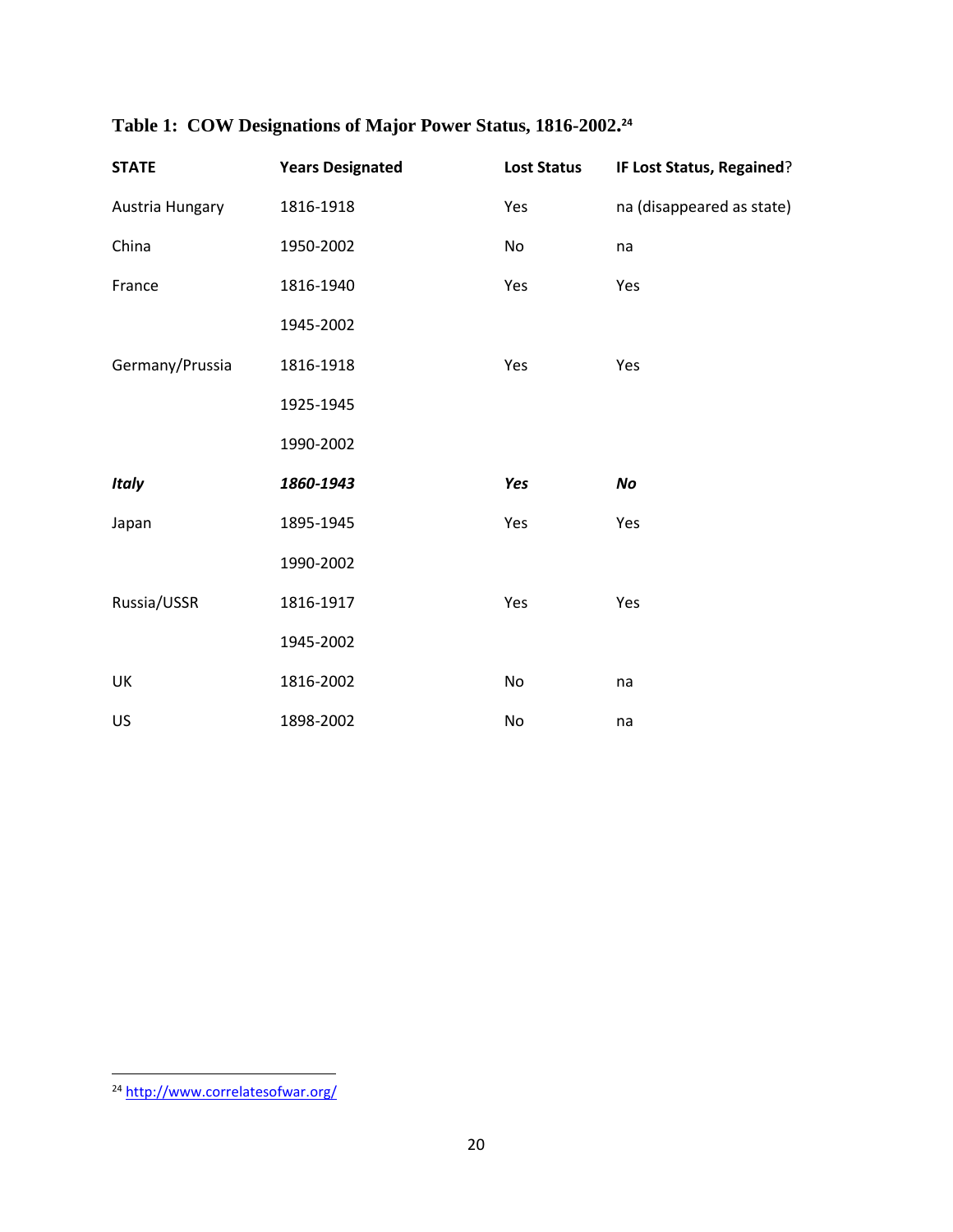**Table 2: Major Power Status Club Membership, Compared to COW Status Designations, Aggregated at Five Year Intervals, 1951-2010.**

| <b>Time Frame</b> |  |
|-------------------|--|
|-------------------|--|

#### **Major Power and Status Designations**

|           |           | <b>US</b>  |    | <b>USSR/Russia</b> | <b>UK</b> |          | <b>France</b> |                  | Germany |          | Japan     |          | <b>PRC</b> |          |
|-----------|-----------|------------|----|--------------------|-----------|----------|---------------|------------------|---------|----------|-----------|----------|------------|----------|
|           | Club      | <b>COW</b> |    | Club COW           |           | Club COW |               | Club COW         |         | Club COW |           | Club COW |            | Club COW |
| 1951-55   | SC        | Yes        | SU | Yes                | no        | Yes      | SU            | Yes              | no      | no       | no        | no       | no         | Yes      |
| 1956-60   | SC        | Yes        | SU | Yes                | no        | Yes      | SU            | Yes              | no      | no       | no        | no       | no         | Yes      |
| 1961-65   | <b>SC</b> | Yes        | SU | Yes                | SU        | Yes      | no            | Yes              | no      | no       | no        | no       | no         | Yes      |
| 1966-70   | SC        | Yes        | SU | Yes                | SU        | Yes      | SU            | Yes              | no      | no       | no        | no       | no         | Yes      |
| 1971-75   | SC        | Yes        | SU | Yes                | no        | Yes      | SO            | Yes              | no      | no       | no        | no       | no         | Yes      |
| 1976-80   | <b>SC</b> | Yes        | SU | Yes                | SU        | Yes      | SO            | Yes              | no      | no       | no        | no       | no         | Yes      |
| 1981-85   | SC        | Yes        | SU | Yes                | SU        | Yes      | SO.           | Yes              | no      | no       | no        | no       | no         | Yes      |
| 1986-90   | SC        | Yes        | SO | Yes                | SU        | Yes      | SO            | Yes              | no      | no       | no        | no       | no         | Yes      |
| 1991-95   | <b>SC</b> | Yes        | SO | Yes                | SU        | Yes      | SC            | Yes              | no      | Yes      | SO        | Yes      | <b>SO</b>  | Yes      |
| 1996-2000 | SC        | Yes        | SO | Yes                | SC        | Yes      | <b>SC</b>     | Yes              | SU      | Yes      | SC        | Yes      | <b>SO</b>  | Yes      |
| 2001-05   | <b>SC</b> | Yes        | SO | Yes                | SU        | Yes      | SU            | Yes              | no      | Yes      | SU        | Yes      | <b>SO</b>  | Yes      |
| 2006-10   | <b>SC</b> | Yes*       | SO | Yes*               | SU        | Yes*     | SU            | Yes <sup>*</sup> | no      | Yes*     | <b>SU</b> | Yes*l    | SO.        | Yes*     |

no = failed to meet threshold; SC = status consistent major power; SO = overachieving major power status; SU = underachieving major power status; Yes\* = indicates estimate of whether or not COW is likely to designate as having major power status; **Bold** entries indicate disagreement between the two measures.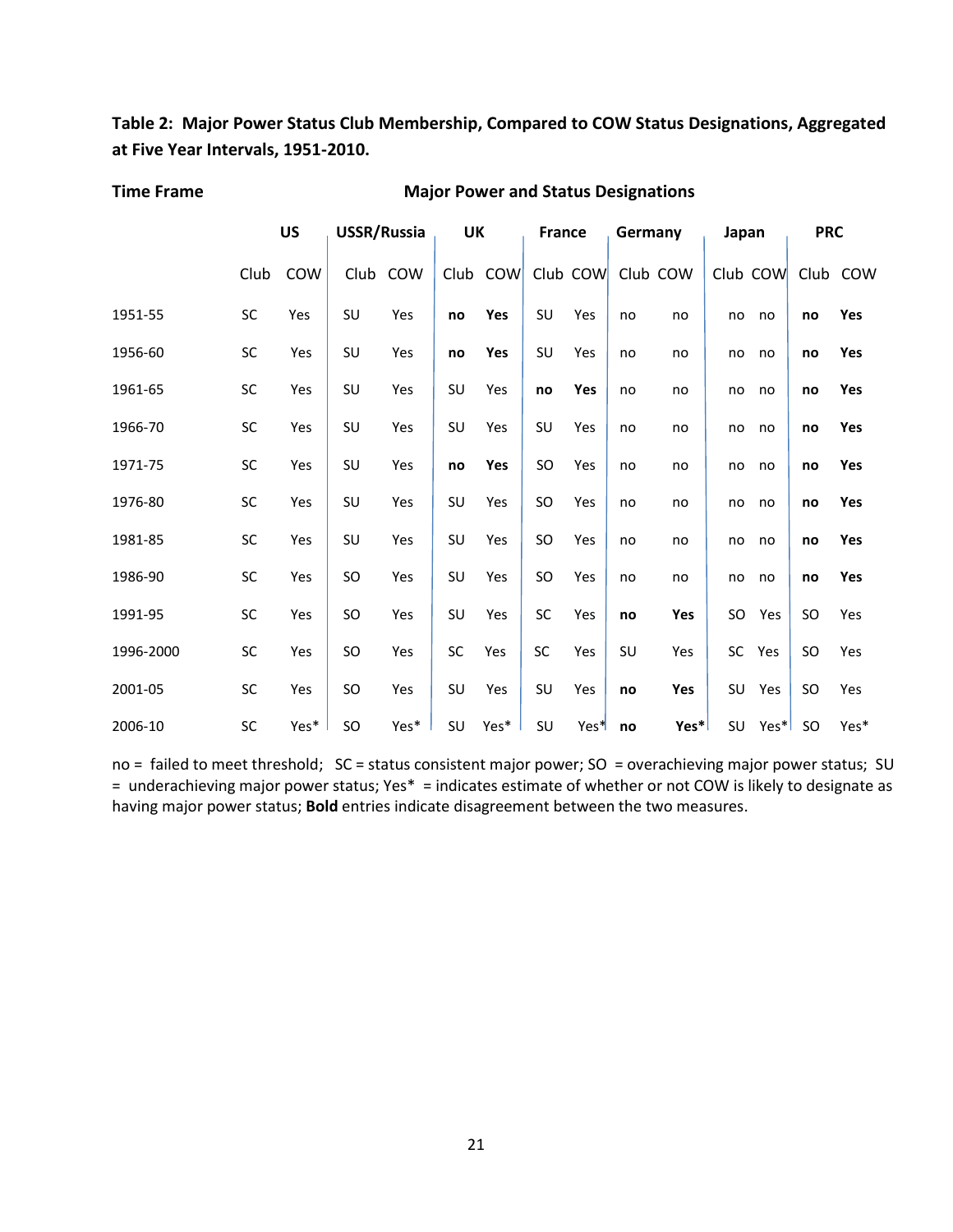# **Table 3: Major Power Status and MID Joining, 1950-2001.**

| <b>State</b>                          | Percent Years Joins a MID |  |
|---------------------------------------|---------------------------|--|
| Non Major Power*                      | 3%                        |  |
| <b>States with Major Power Status</b> | 31%                       |  |
| Status consistent                     | 43%                       |  |
| Status underachiever                  | 48%                       |  |
| <b>Status overachiever</b>            | 10%                       |  |

**\_\_\_\_\_\_\_\_\_\_\_\_\_\_\_\_\_\_\_\_\_\_\_\_\_\_\_\_\_\_\_\_\_\_\_\_\_\_\_\_\_\_\_\_\_\_\_\_\_\_\_\_\_\_\_\_\_\_\_\_\_\_\_**

\* "Politically relevant" states that are contiguous to the states initially involved in the MID.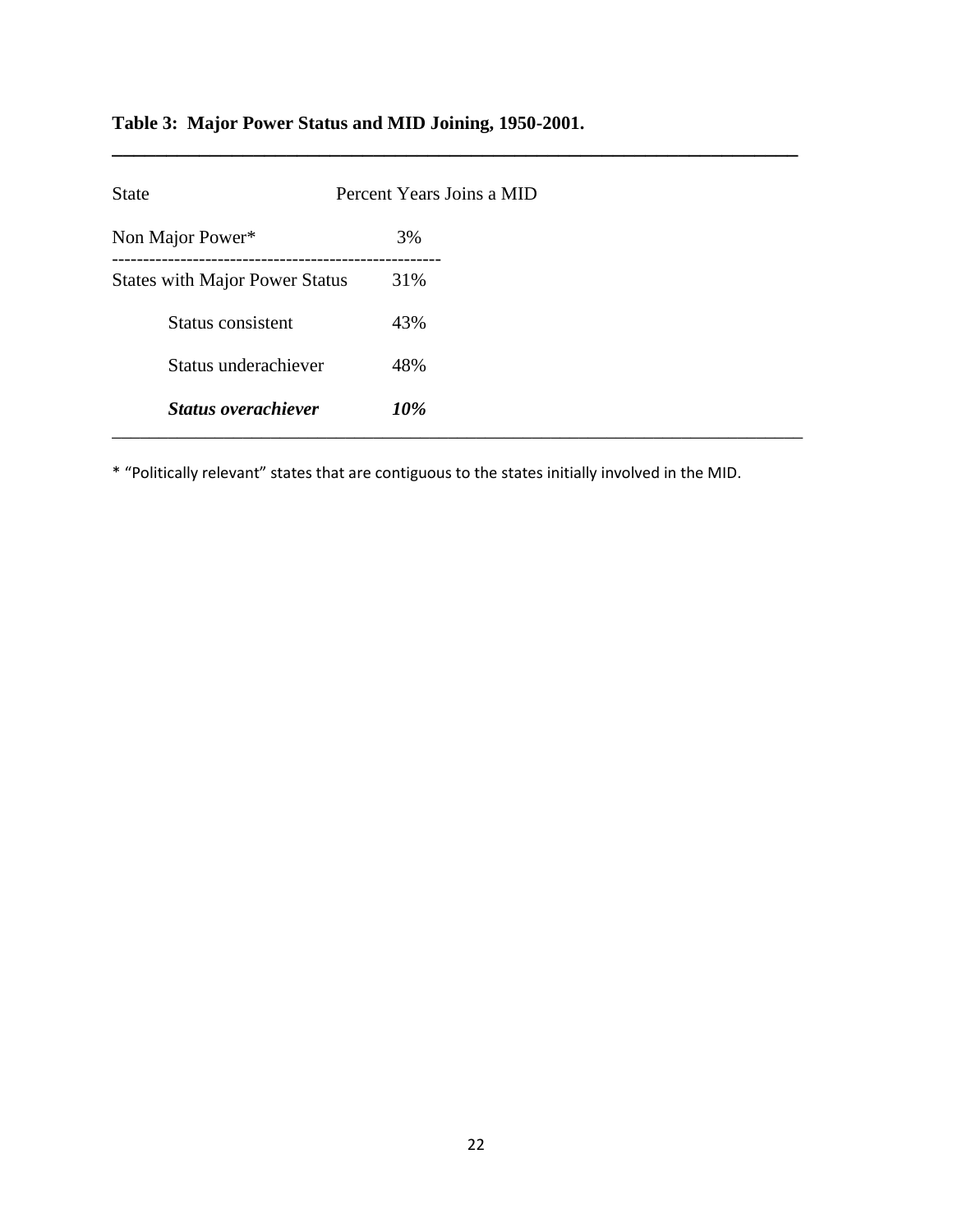| Variables                             | Model 1   | Model 2   |  |
|---------------------------------------|-----------|-----------|--|
| All Major Powers (COW)                | $.83***$  |           |  |
|                                       | (.231)    |           |  |
| <b>Status Consistent Major Powers</b> |           | $1.34***$ |  |
|                                       |           | (.333)    |  |
| Overachievers                         |           | .61       |  |
|                                       |           | (.340)    |  |
|                                       |           |           |  |
| Underachievers                        |           | $.58***$  |  |
|                                       |           | (.224)    |  |
|                                       |           |           |  |
| In (Capabilities)                     | $.33***$  | $.32***$  |  |
|                                       | (.048)    | (.048)    |  |
| Constant                              | $1.33***$ | $1.25***$ |  |
|                                       | (.369)    | (.375)    |  |
| N                                     | 6,441     | 6,441     |  |
| Chi 2                                 | 493.88*** | 770.96*** |  |
|                                       |           |           |  |

# **Table 4: Logit Models of Major Power Status and MID Joining, 1950-2001.\***

\* Other control variables, including contiguity, regime type, peace years, and GDP/capita are not shown.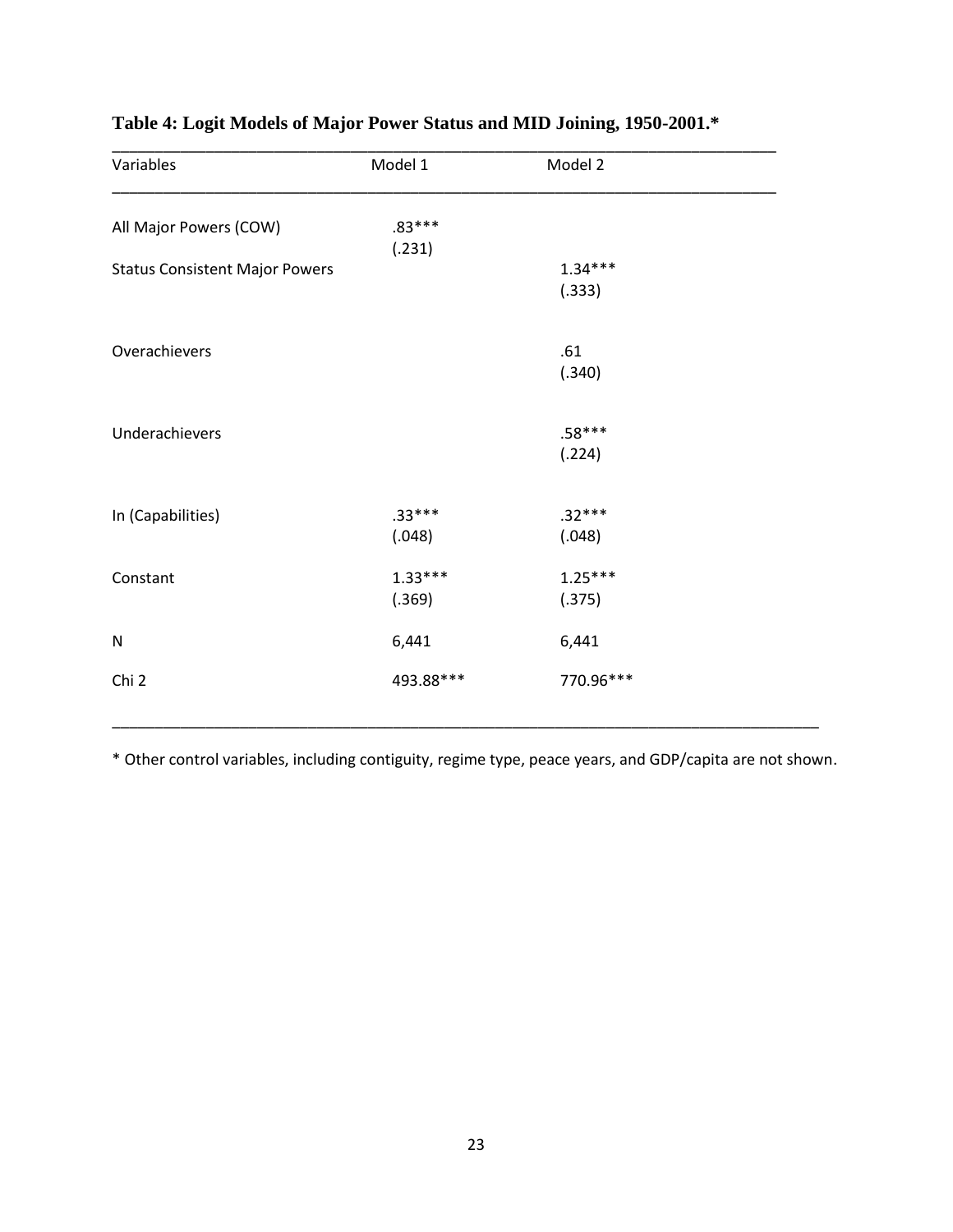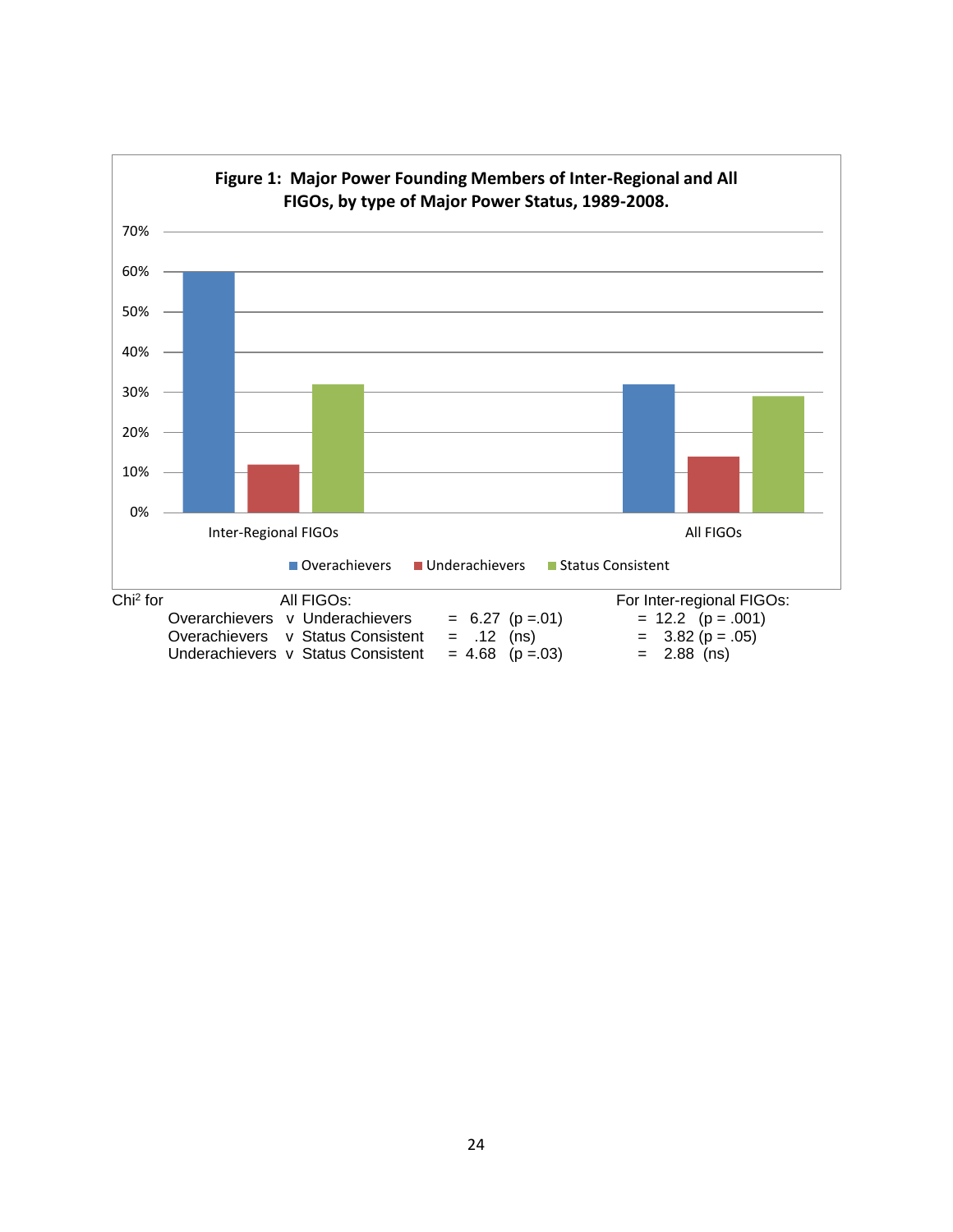### References

Deng, Yong. 2008. *China's Struggle for Status: The Realignment of International Relations*. Cambridge: Cambridge University Press.

East, Maurice A. 1972. "Status Discrepancy and Violence in the International System: An Empirical Analysis," in James N. Rosenau, Vincent Davis and Maurice A. East, eds., *The Analysis of International Politics: Essays in Honor of Harold and Margaret Sprout.* New York: The Free Press.

Fordham, Benjamin O. 2006. "What Makes a Major Power?" Presented at the International Studies Association convention, San Diego, CA, March 22–26, 2006.

Galtung, Johan. 1964. A Structural Theory of Aggression. *Journal of Peace Research* 1: 95-119.

Ghosn, Faten, Glenn Palmer and Stuart A. Bremer. 2004. "The MID3 Data Set, 1993-2001: Procedures, Coding Rules, and Description." Conflict Management and Peace Science 21(2):133–154.

Gilpin, Robert. 1981. *War and Change in World Politics*. Cambridge: Cambridge University Press.

Hymans, Jaques E. C. 2002. "Applying Social Identity Theory to the Study of International Politics: A Caution and an Agenda." Presented at the annual meeting of the International Studies Association, New Orleans, March 24-27.

Larson, Deborah Welch, and Alexei Shevchenko. 2003. "Shortcut to Greatness: The New Thinking and the Revolution in Soviet Foreign Policy." *International Organization* 57: 77-109.

Larson, Deborah Welch, and Alexei Shevchenko. 2010. Status Seekers: Chinese and Russian Responses to U.S. Primacy," *International Security* 34:63-95.

Levy, Jack S. 1983. *War in the Modern Great Power System*. Lexington: University Press of Kentucky.

Mercer, Jonathan. 1995. "Anarchy and Identity." *International Organization* 49:229-252.

Mercer, Jonathan. 1996. *Reputation and International Politics*. Ithaca, NY: Cornell University Press,

Midlarski, Manus. 1975. *On War: Political Violence in the International System*. New York: Free Press.

Nayar, Baldev Raj, and T.V. Paul. 2003. *India in the World Order: Searching for Major-Power Status*. Cambridge: Cambridge University Press.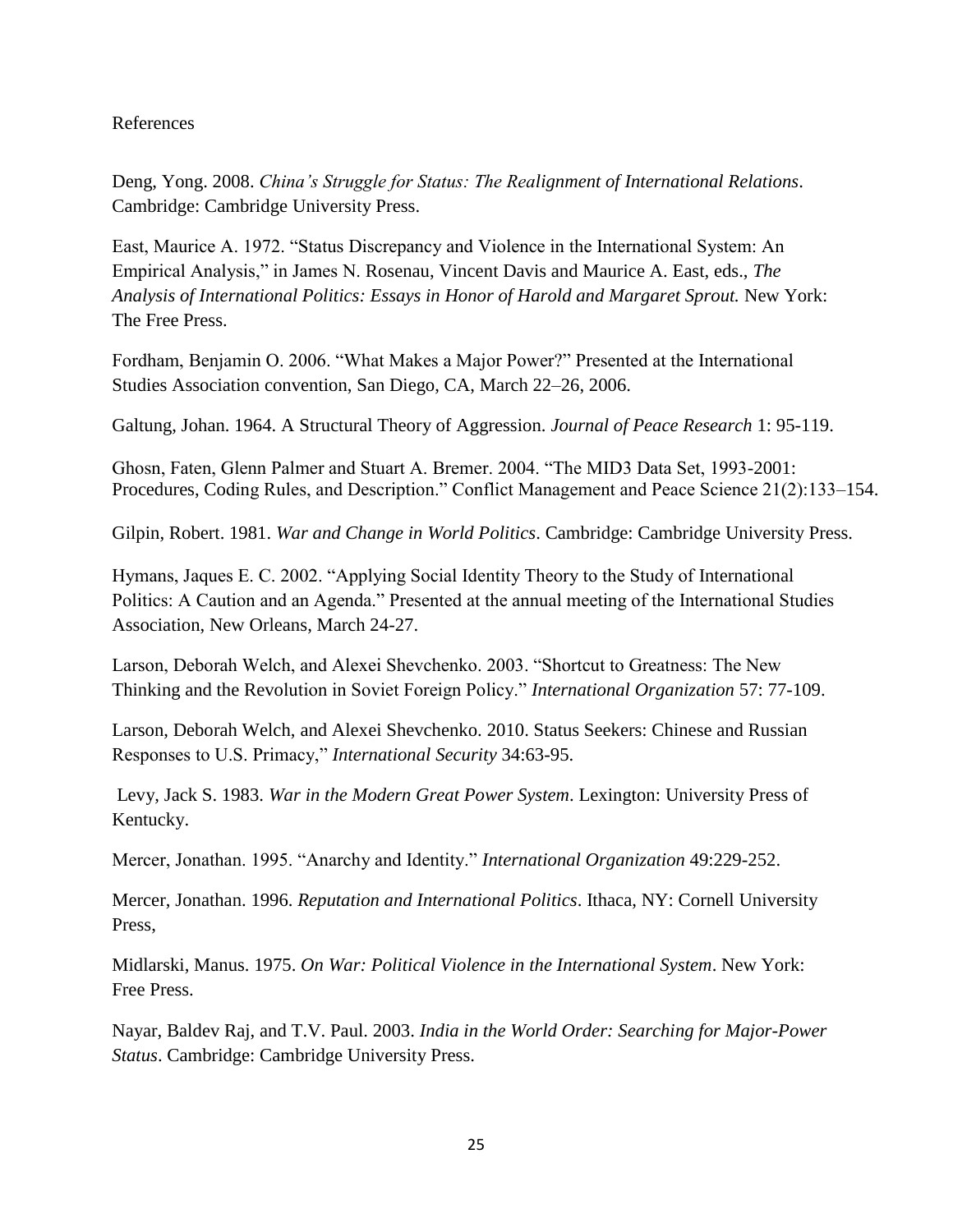Singer, David J. 1988. "Reconstructing the Correlates of War Dataset on Material Capabilities of States, 1816-1985." *International Interactions* 14: 115–32.

Sylvan, David, Corinne Graff and Elisabetta Pugliese. 1998. "Status and Prestige in International Relations." Presented at the Third Pan-European International Relations Conference, Vienna, Austria, September 16-19.

Tajfel, Henri, and John Turner. 1986. "The Social Identity Theory of Intergroup Behavior." In Stephen Worchel and William Austin (eds), *Psychology of Intergroup Relations*. Chicago: Nelson-Hall.

Thucydides. 1951. *Complete Writings: The Peloponnesian Wars*. New York: Modern Library. Trans. Richard Crawley, adapted by Suresh Bald, Willamette University.

Volgy, Thomas J., Zlatko Sabic, Petra Roter, and Andrea K. Gerlak. 2009. Mapping the New World Order. Oxford: Wiley-Blackwell.

Volgy, Thomas J., Renato Corbetta, Keith A. Grant, and Ryan G. Baird. 2011. *Major Powers and the Quest for Status in International Politics: Global and Regional Perspectives.* New York: Palgrave MacMillan.

Wallace, Michael D. 1973 "Status, Formal Organization and Arms Levels as Factors Leading to the Onset of War, 1820-1964," in Bruce M. Russett, ed., *Peace, War, and Numbers*. Beverly Hills: Sage.

Wohlforth, William C. 2009. "Unipolarity, Status Competition, and Great Power War." *World Politics* 61: 28-57.

Wohlforth, William and David C. Kang. 2009. "Hypotheses on Status Competition." Presented at the annual meeting of the American Political Science Association, Toronto, Canada, September 3-6.